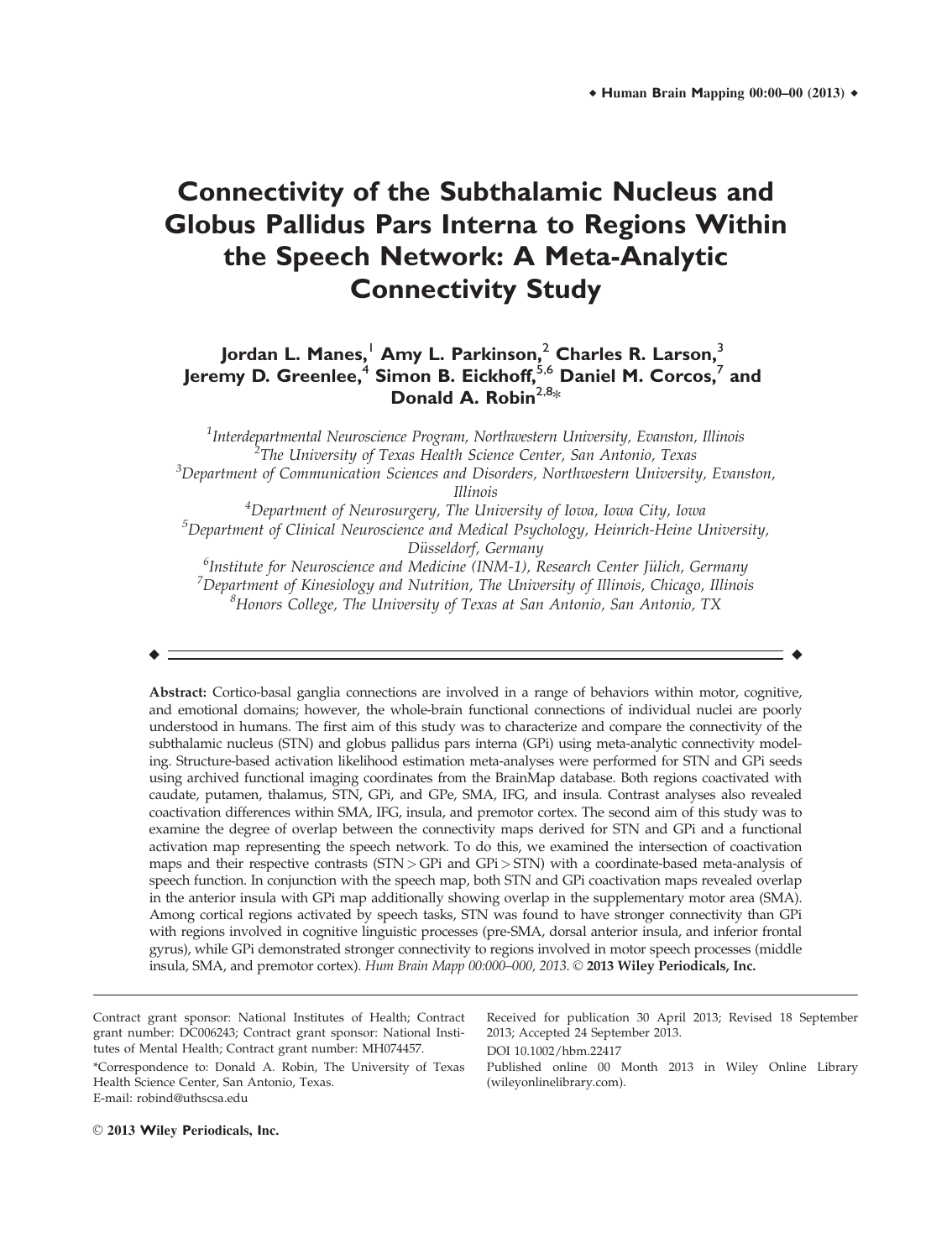Key words: subthalamic nucleus; globus pallidus; motor speech; speech cognition; meta-analysis; connectivity

r r

# **INTRODUCTION**

The structures comprising the basal ganglia (BG) share in a diverse functional circuitry, enabling cognitive and affective information processing in addition to their involvement in motor control [Alexander and Crutcher, 1990; Middleton and Strick, 2000; Temel et al., 2005]. To perform these various processes, they rely on interactions with neighboring subcortical nuclei and regions within the neocortex. For instance, the execution of a limb movement involves the relay of inhibitory signals from the striatum to the globus pallidus pars interna (GPi), and subsequent disinhibition of thalamocortical connections to the motor cortices [Alexander, 1994].

Currently, cortico-basal ganglia (CBG) connections are thought to be parcellated into four major circuits—the motor circuit, limbic circuit, associative circuit, and occulomotor circuit [Alexander et al., 1986; Alexander and Crutcher, 1990]. Within this model, the BG limb motor circuit involves connections to the supplementary motor area (SMA), pre-motor cortex, and primary motor cortex (M1); while the occulomotor circuit projects to the frontal eye field and supplementary eye field. The BG limbic circuit is described with connections to the hippocampus, amygdala, and anterior cingulate. Finally, the cortical connections in the associative circuit include dorsolateral prefrontal cortex (DLPFC) and lateral orbitofrontal cortex.

As current models of CBG connections are largely derived from tracing and electrophysiology studies in animals, it is likely that they underestimate the extent of connectivity between BG structures and the human cortex particularly in regions involved with higher order cognitive processes. Functional brain imaging now allows us to non-invasively map both structural and functional connections between structures in humans. In addition, it allows us to examine the functional connectivity of a single region of interest (ROI) to the rest of the brain. Using a structurebased quantitative meta-analysis, Postuma and Dagher [2006] examined the functional coactivation networks of regions within the striatum. The caudate nuclei were highly connected with regions in the frontal lobe, including dorsolateral prefrontal cortex (DLPFC), inferior frontal gyrus, and the insula. They also demonstrated coactivations with the anterior cingulate cortex (ACC), posterior parietal cortex (PPC), and thalamus. The putamen was coactive, not only with frontal, parietal, and cingulate regions but also with SMA, suggesting that the putamen is the striatal component involved in the CBG motor circuit. The study further suggests the presence of a dorso-ventral

striatal gradient by which the dorsal-most areas are associated with associative and motor networks and ventral areas are associated with affective circuits. By contrast, behaviorally filtered meta-analytic connectivity models (MACM) of the caudate generated by Robinson et al. [2012] illustrate the coactivation of the caudate with regions in cognitive, emotion, and action domains.

In this study, we focus on the connectivity of the STN and GPi. Unlike the striatum, whose functional connectivity has been described though meta-analysis [Postuma and Dagher, 2006; Robinson et al., 2012], task-based functional imaging [Simonyan et al., 2013], and resting state connectivity [Di Martino et al., 2008], STN and GPi have received less attention in the functional imaging literature. To our knowledge, only two studies have used functional imaging to investigate the whole-brain functional connectivity of STN in humans. Brunenberg et al. [2012] used diffusion tensor imaging (DTI) and resting state fMRI to parcellate the anatomical and functional connectivity of STN in healthy subjects. The study first examined whole brain resting state connectivity of STN and found significant correlations with activity in subcortical, frontal and temporal regions. In addition, further analyses demonstrated a functional parcellation of STN into a posterior lateral motor area and anterior medial limbic area. By contrast, others have parcellated STN into three functional regions subsuming motor, limbic, and associative areas of the STN [Lambert et al., 2012]. In comparing the resting state functional connectivity of STN in PD patients and healthy controls, Baudrexel et al. [2011] found that STN demonstrated greater connectivity to cortical motor regions in PD patients than in healthy controls. Between the two groups, no differences were found in the functional connectivity of STN to associative or limbic regions.

Meanwhile, the whole-brain functional connectivity of GPi has yet to be mapped. The GPi serves as a main output for the BG due to its inhibitory modulation of thalamic activity [Alexander and Crutcher, 1990]. In the motor circuit, it serves to inhibit thalamocortical projections to the motor and motor association cortices. Activity in the GPi is modulated by both direct and indirect pathways. Within the indirect pathway, the GPi receives excitatory inputs from STN, leading to inhibition of motor thalamus. Some closed-parallel models of CBG loops include the GPi within the motor circuit alone [e.g., Parent, 1990]. However, integrated open-loop models of CBG connections incorporate segments of GPi into motor, associative, and limbic circuits [Joel and Weiner, 1994]. Within the associative circuit, the GPi is part of an open associative pathway to cortical regions in the motor circuit, receiving input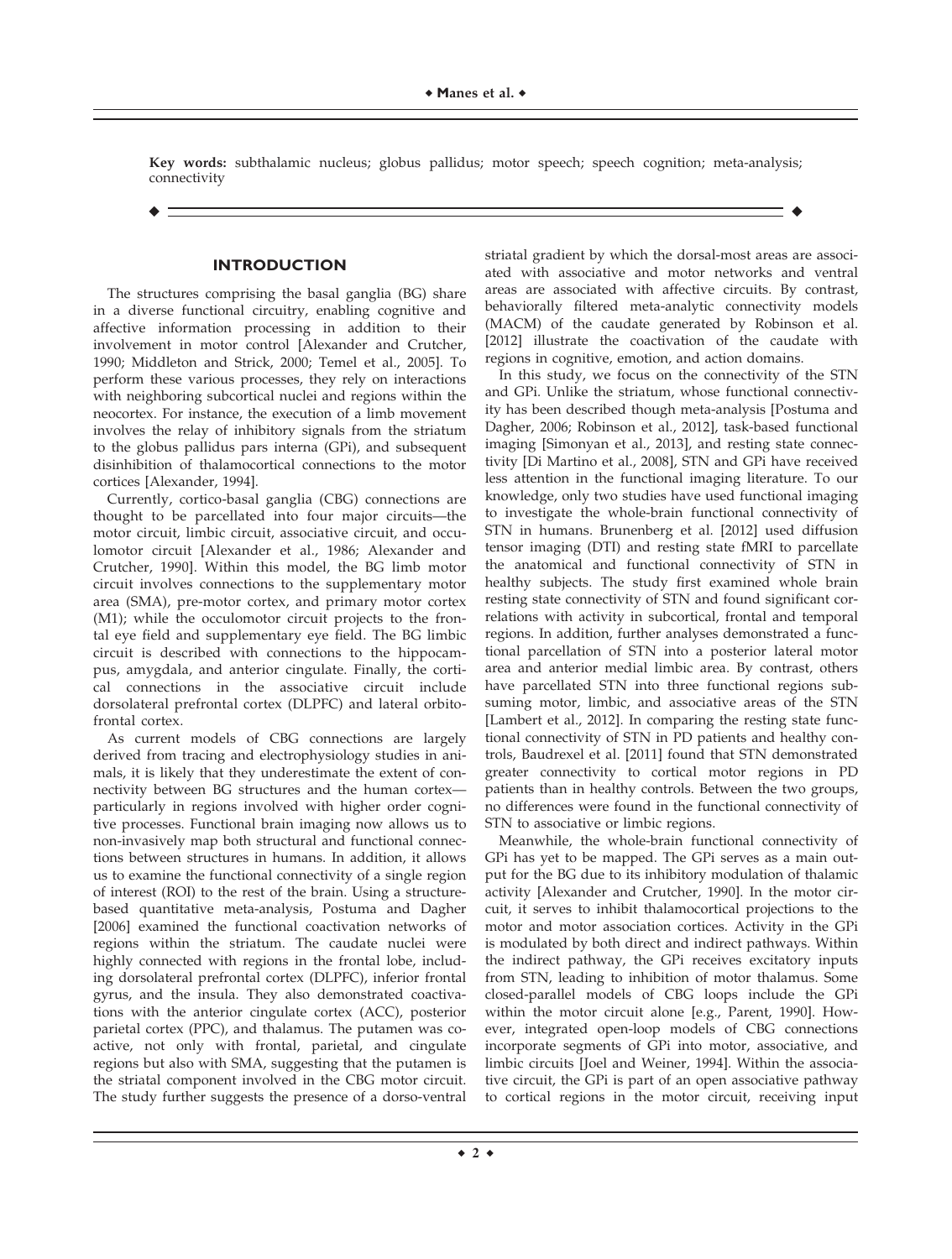from the striatum and projecting to the premotor cortex [Joel and Weiner, 1994]. Draganski et al. [2008] used diffusion weighted imaging to investigate the structural connectivity of basal ganglia structures to various regions within the cortex. When seeding the pallidum as a region of interest, the authors found the dorsal–medial portion to connect with limbic and associative cortical regions (orbitofrontal cortex, medial prefrontal cortex, oritofrontal cortex, DLPFC, and anterior cingulate cortex) and the ventral–lateral region to connect with sensorimotor and occulomotor areas (premotor cortex, inferior parietal lobe, and precuneus). This is corroborated by the work of Parent and Hazarati [Hazarati and Parent, 1992; Parent and Hazarati, 1995] who describe the segregation of these three circuits within the GPi as including lateral motor region, medial associative region, and rostomedial limbic region.

Disruption of cortico-basal ganglia connections can lead to problems in a number of functional domains. In Parkinson's disease, reduced dopaminergic input to the striatum leads to excessive inhibition of thalamic projections to motor cortex [Obeso et al., 2008]. Further, the presence of cognitive and affective symptoms in Parkinson's disease suggests the additional disruption of the associative and limbic circuits [Dubois and Pillon, 1996; Farina et al., 1994; Jacobs et al., 1995; Thiel et al., 2003]. Likewise, the motor, cognitive, and emotional symptoms found in Huntington's disease arise as a result of damage to the motor, associative, and limbic circuits [Joel, 2001]. The behavioral changes associated with CBG circuit disruption become even more complicated when the task requires the involvement of multiple functional domains.

One unique example of this is speech function, which calls upon both cognitive and motor processes. Though the relationship between speech and cortico-basal ganglia connections is unclear, a number of speech disruptions may be related to abnormal BG function [Alm, 2004; Simonyan and Ludlow, 2010]. As dopaminergic neurons degenerate in the substantia nigra (SN), most patients with PD present with some degree of hypokinetic dysarthria (characterized by reduced voice intensity, monotonicity, and mono-loudness) [Duffy, 2012]. It has also been hypothesized that aberrant cortico-basal ganglia connections play a role in stuttering, as fluency has been shown to improve with administration of dopamine antagonists [Alm, 2004; Wu et al., 1997; Civier et al., 2013]. Functional imaging has identified abnormal activation of BG structures in hypophonia [Liotti et al., 2003], stuttering [Fox et al., 1996; Watkins et al., 2008], and spasmodic dysphonia [Ali et al., 2006; Haslinger et al., 2005; Simonyan and Ludlow, 2010].

Recently, Simonyan et al. [2013] examined the influence of speech-induced dopamine release on both the functional and structural striatal-speech network. After establishing speech-induced dopaminergic activity in the anterior putamen, the authors seeded the region in a functional connectivity analysis of overt speech production. The anterior putamen was found to have positive functional connections

with right IFG, left STG, cerebellum, and pons. It was also found to be negatively correlated with activity in the left laryngeal sensorimotor cortex, premotor cortex, SMA, SN/ STN, right sensorimotor cortex (SMC), precuneus, and cerebellum. The authors go on to note that the regions within this network represent a variety of speech processes including motor output and phonological processing.

By contrast, the connectivity of STN and GPi to regions within the functional speech network has yet to be studied. Evidence from clinical trials in Parkinson's disease have shown that the use of STN or GPi as surgical targets can lead to worsening of speech [Klostermann et al., 2008; Theodoros et al., 2000]. In earlier studies, lesions of the globus pallidus were used to attenuate the overactive inhibitory signals coming from the GPi. While this approach proved useful for improving general motor function, it was frequently accompanied by speech deterioration [Murdoch, 2010; Scott et al., 1998; Tasker et al., 1997; Theodoros et al., 2000]. Similarly, deep brain stimulation of the STN results in improved motor outcomes, but is frequently accompanied by worsening of speech function [Dromey and Bjarnson, 2011; Klostermann et al., 2008; Murdoch, 2010] and verbal fluency [Dietz et al., 2013; Parsons et al., 2006]. Although there is not yet a clear role for either of these structures in speech production, disrupted function of these regions can lead to overarching effects on motor and associative thalamocortical loops, both of which are required for normal speech processing.

The first aim of this study was to characterize and compare the connectivity of STN and GPi using meta-analytic connectivity modeling (MACM). The MACM technique uses pooled neuroimaging coordinates and metadata to (a) examine whole-brain coactivations with a pre-defined seed region across multiple experiments (unconstrained by task) and (b) describe the behavioral characteristics of the tasks contributing to those activations [Laird et al., 2009; Robinson et al., 2010]. Unlike traditional functional connectivity analyses, which are limited to either resting-state or taskspecific data, MACM allows us to perform a quantitative coordinate-based meta-analysis that is constrained by coactivation with a defined region of interest (ROI) while being unconstrained by any specific task. The derivation of seedto-whole brain connectivity models from pooled neuroimaging coordinates has been used to describe functional connectivity of the amygdala [Robinson et al., 2010], default mode network [Laird et al., 2009], cingulate cortex [Torta and Cauda, 2011], insular cortex [Cauda et al., 2012], and caudate [Robinson et al., 2012]. In addition, connectivity models derived from the BrainMap database have demonstrated high correspondence to both resting state [Laird et al., 2011; Smith et al., 2009] and diffusion tensor imaging data [Eickhoff et al., 2011; Robinson et al., 2012]. Here, we generated meta-analytic connectivity models from bilateral STN and GPi seeds to examine task-related whole-brain connectivity for each region independently.

The second aim of this study was to examine the degree of overlap between the connectivity maps derived for STN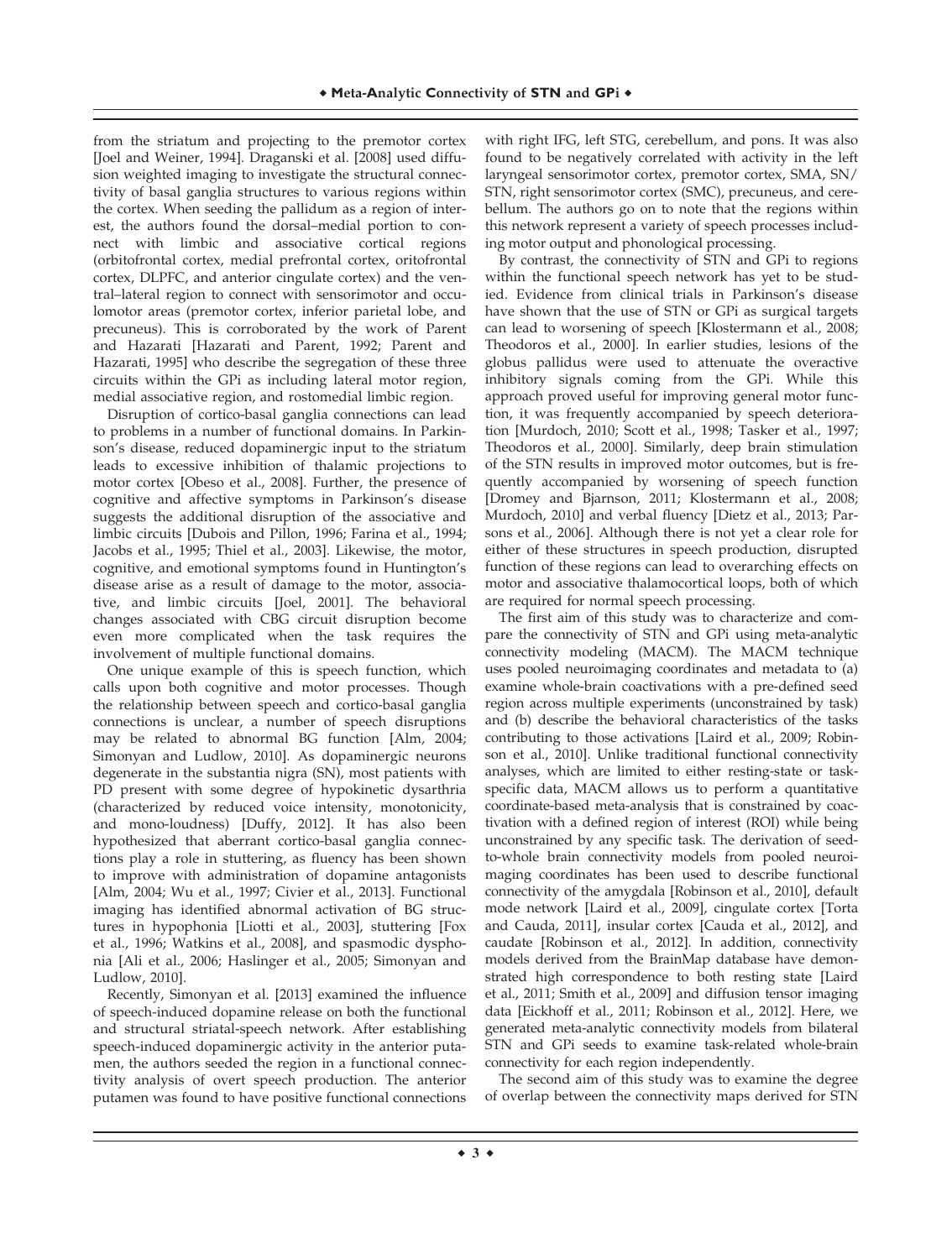and GPi and a functional activation map representing the speech network. To achieve this, we performed a taskbased activation likelihood estimation (ALE) meta-analysis of speech behaviors encompassing a broad range of tasks. We were then able to perform conjunction analyses with STN and GPi connectivity maps to determine (a) the areas involved in speech processing which are functionally connected to our seed regions, and (b) the areas involved in speech processing which preferentially coactivate with one seed or the other.

We anticipated that the functional connectivity of STN and GPi would, to some degree, reflect the anatomical connectivity observed in animal models [e.g., Temel et al., 2005] and resting state connectivity models in humans [Brunenberg et al., 2012]. Because of the coupling of activity of STN and GPi via the indirect pathway, overlap between the functional connectivity networks of these two regions was expected. With respect to subcortical nuclei, we anticipated the coactivation of both STN and GPi with the thalamus and their other basal ganglia structures (striatum, pallidum, and substantia nigra). Because of their roles in motor, associative, and limbic circuits, we also hypothesized that STN and GPi seeds would coactivate with regions in the motor network (M1, SMA), frontal areas involved in cognitive processing, and regions of the limbic system (ACC). Coactivation differences between STN and GPi were also anticipated, as both regions receive input via other pathways (e.g., the direct pathway for GPi, and the "hyperdirect" pathway connecting STN to SMA). In relation to our interest in speech we expected to find a significant intersection of both STN and GPi connectivity maps with a functional meta-analytic map of speech function. Given that M1, premotor cortex, and SMA are all regions involved in speech production, we expected that the convergence of MACMs with the functional speech map would reveal overlap in these regions. In addition, we sought to determine whether the convergence of these maps was restricted to regions in the motor network or if they subsumed additional cortical areas. We predicted that the conjunction of the speech map with STN and GPi MACMs would indeed reveal significant functional overlap in areas outside the motor network.

# **MATERIALS AND METHODS**

#### **Data**

Functional connectivity analyses were performed using the BrainMap database [\(www.brainmap.org](www.brainmap.org)), which archives published whole-brain neuroimaging data, including activation coordinates (foci) and associated metadata. The latter also classifies each experiment based on the behavioral domain (BD) and paradigm class (PC) that drove the reported activations. At the time of the analysis, the BrainMap database contained 2,238 published functional neuroimaging papers containing 10,646 experiments from

42,660 subjects and reporting a total of 85,007 activation foci (coordinate locations). This provided us with a rich data set to look for coactivations with STN and GPi across the entire brain while exploring the heterogeneity of tasks and behaviors driving those activations. It also allowed us to derive a meta-analytic map representative of the "speech network" by pooling activation coordinates elicited from a broad variety of speech tasks.

#### **ROI Definition and Search Criteria**

ROIs for bilateral STN and GPi were generated in MNI space (<http://ric.uthscsa.edu/mango/>) using the AAL Atlas definitions provided in MANGO (Fig. 1a). The ROI masks generated for left and right STN were 138 mm<sup>3</sup> and 116 mm<sup>3</sup>, respectively (left centroid at  $-10$ ,  $-9$ ,  $-1$ ; right centroid at 11,  $-10$ ,  $-1$ ). The ROI masks generated for left and right GPi were  $548$  mm<sup>3</sup> and  $590$  mm<sup>3</sup>, respectively (left centroid at  $-12$ , 2, 2; right centroid at 11, 2, 2). To obtain data for the meta-analytic connectivity models, the BrainMap database was searched for functional imaging experiments reporting activation coordinates within each ROI. All experiments included in the final connectivity analyses met the following criteria: (a) subjects were classified as normal/healthy controls, (b) experimental context was normal mapping, (c) all experiments were group studies, and (d) significant activations were reported within the specified ROI (either STN or GPi). To compare these connectivity models to a functional speech network, we then conducted an additional search for experiments reporting activation coordinates during speech tasks. As the range of speech processes affected by the BG is still unclear, we broadly defined speech using the behavioral domain definitions provided in BrainMap. Studies included in the task-based speech meta-analysis met the following criteria: (a) subjects were classified as normal/ healthy controls, (b) experimental context was normal mapping, (c) all experiments were group studies, and (d) the behavioral domain of the experiment was classified as either "Action.Execution.Speech" or "Cognition.Language. Speech" within the BrainMap taxonomy. Experiments examining disease effects, age effects, or task-related deactivations were excluded from all analyses.

#### **Activation Likelihood Estimation**

Foci indicating coordinates of activation were accumulated from each experiment that met the search criteria above. Statistical images were then created using the activation likelihood estimation method [ALE; Eickhoff et al., 2009, 2012; Turkeltaub et al., 2002, 2012]. The ALE approach tests the convergence of activation probability distributions across experiments against a null hypothesis of independently distributed foci across experiments. For each experiment, modeled activation (MA) maps were generated by converting foci into probability distributions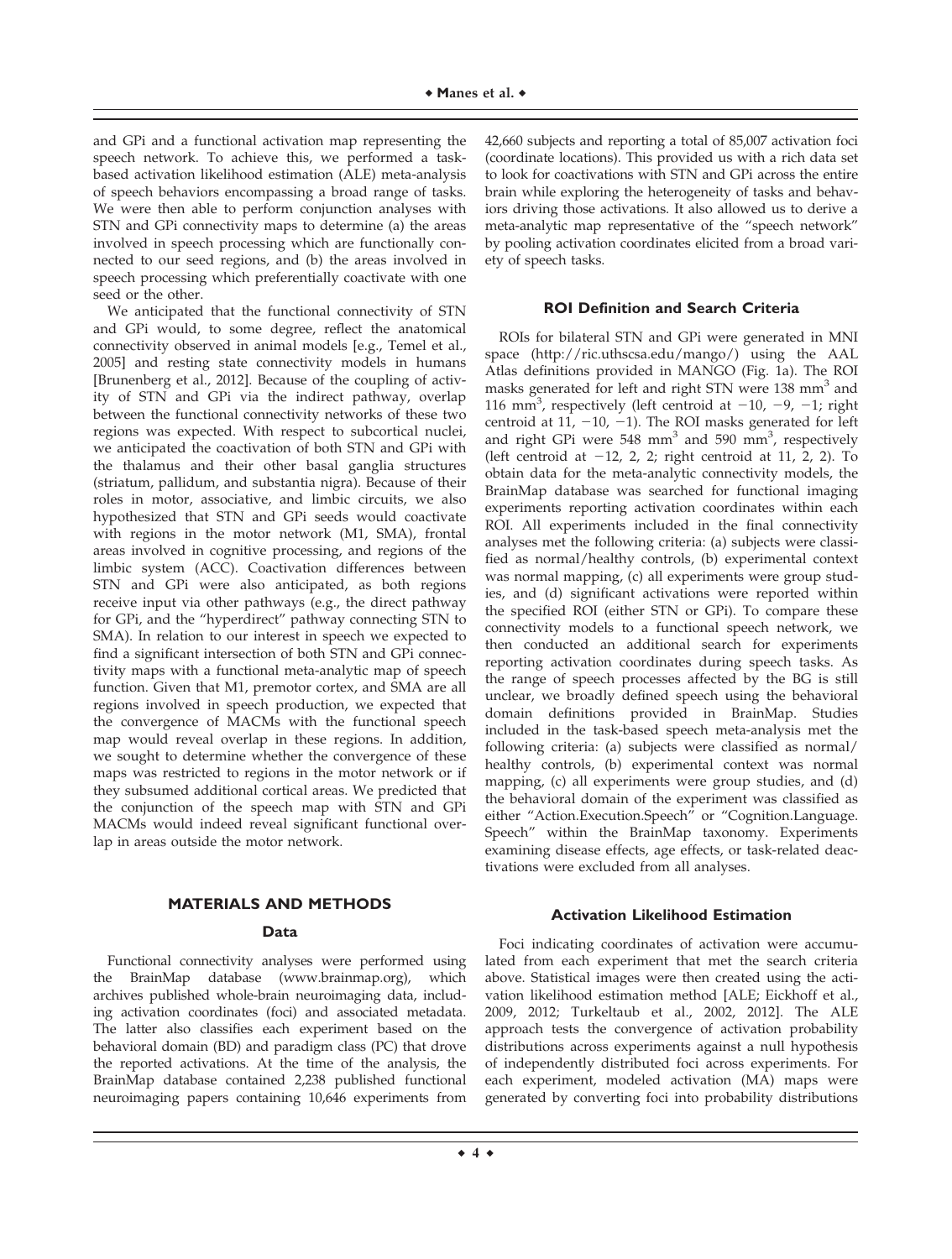

# **Figure 1.**

(**a**) Region of interest masks for bilateral STN (green) and GPi (red). (**b**) ALE map of areas active during the performance of speech tasks; blue areas indicate significant convergence of foci across speech imaging experiments (*P* < 0.05, FWE corrected). (**c**) Meta-analytic connectivity models of GPi (above) and STN (below); colored regions indicate areas of significant coactivation with each region of interest (*P* < 0.05, FWE corrected).

centered at the reported activation coordinates. Probability distributions consisted of full width half maximum (FWHM) Gaussian distributions modified to account for spatial uncertainty [Eickhoff et al., 2009]. ALE scores were then generated to reflect the union of activation probabilities across experiments for each voxel in the brain. To prevent multiple foci in a single experiment from influencing the ALE value of any one voxel, the probability distribution of the focus nearest the voxel in question was taken for each experiment [Turkeltaub et al., 2012]. For comparison, a null distribution of ALE values was derived from the integration of histograms. The experimental ALE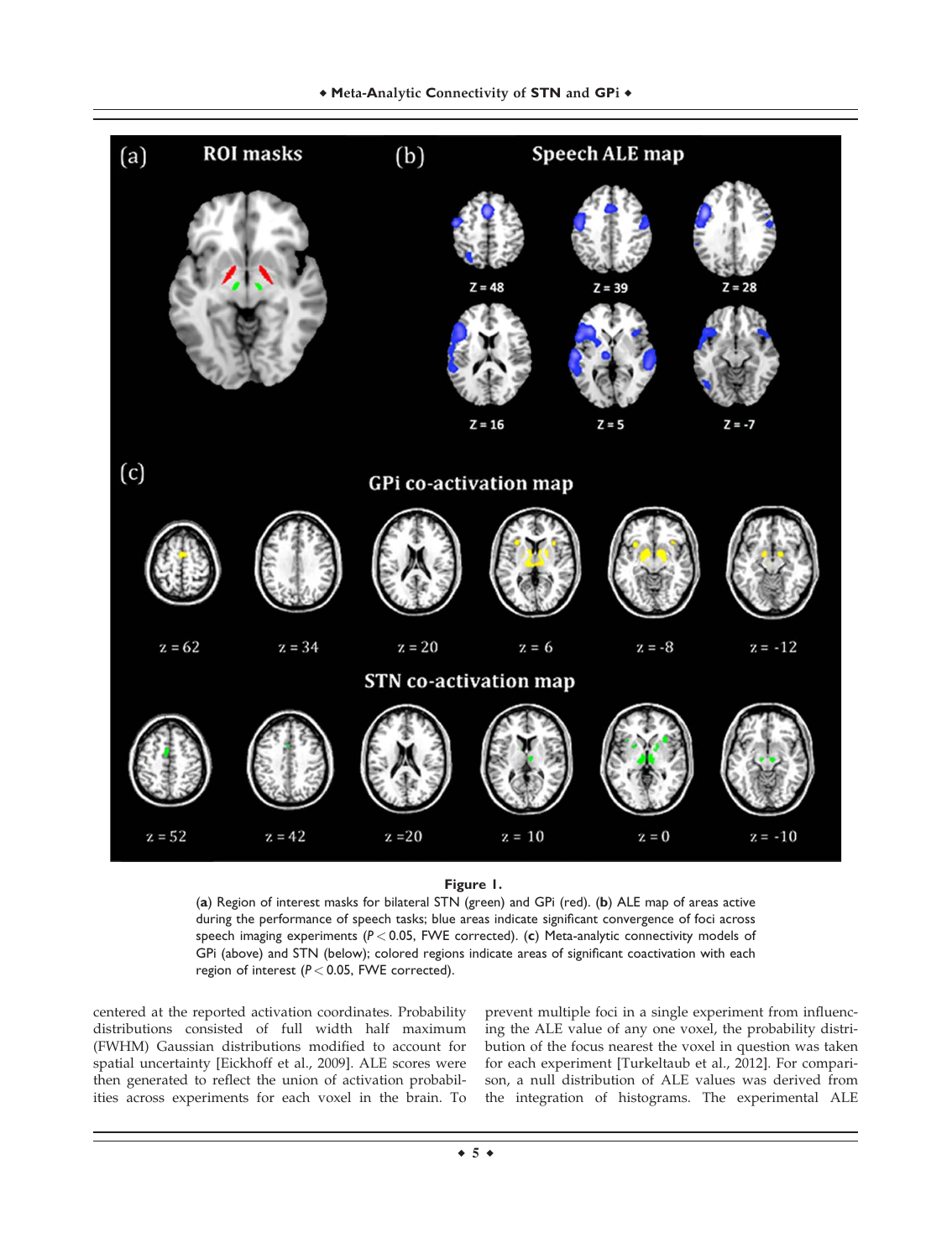values were then tested against the null ALE values, yielding a  $P$  value for each ALE score. These  $P$  values were then converted into z-scores for statistical analysis. ALE images generated for the task-constrained meta-analysis of speech production were subjected to a threshold of  $P < 0.05$ , family-wise error (FWE) corrected. For each metaanalytic connectivity model, significant coactivations were also thresholded at  $P < 0.05$ , FWE corrected.

Differences in coactivation between STN and GPi MACMs were examined by first computing the voxel-wise difference between ALE maps [see Eickhoff et al., 2011]. Experiments from both STN and GPi analyses were then pooled together and randomly divided into two groups. The size of these groups was determined by the number of experiments contributing to each individual analysis (e.g., 51 experiments for STN and 144 experiments for GPi). This process was repeated 10,000 times to yield a null-distribution for the differences of ALE scores between STN and GPi seeds. The observed differences between STN and GPi ALE scores were then compared to this nulldistribution. This yielded a P value for the ALE score difference at each voxel. The resultant  $P$  values were thresholded at a posterior probability of  $P > 0.95$  and implicitly masked by the main effects of each individual MACM analysis [Eickhoff et al., 2011]. This method was further used to contrast the left and right hemisphere seeds within each ROI (e.g., left vs. right STN) to examine the effects of lateralization on coactivation patterns.

Minimum statistic conjunction analyses were then performed by computing the intersection of thresholded ALE maps [Eickhoff et al., 2011]. We first examined the conjunctions of STN and GPi ALE maps to look for common coactivations between each ROI. We then computed the intersections of STN and GPi ALE maps with the ALE maps derived from the speech meta-analysis (STN  $\cap$ Speech and GPi  $\cap$  Speech). This allowed us to view the convergence of each ROI's functional connectivity with regions associated with speech function. Finally, to examine the degree to which converging regions preferentially coactivated with STN or GPi, we evaluated the conjunction of the speech ALE map with  $STN > GPi$  and  $GPi > STN$ contrast images (Speech  $\cap$  STN > GPi and Speech  $\cap$  $GPi > STN$ ).

#### **Functional Characterization Analysis**

Activation coordinates archived in the BrainMap database are accompanied by meta-data describing the behaviors and paradigms associated with their respective experimental contrasts. Within the BrainMap taxonomy, behavioral domains (BD) describe five main categories of mental processes (action, cognition, perception, emotion, and interoception) along with their related subcategories (a complete list of behavioral domains can be found at [http://brainmap.org/scribe\)](http://brainmap.org/scribe). In addition, the specific task used for a given study is described by experiment's para-

digm class (PC). Functional profiles of STN and GPi were generated using a forward inference approach that identifies BD or PC categories for which the likelihood of observing activation in a given region (e.g., STN) is greater than overall probability of observing activation in that region in the BrainMap database. To do this, we first identified experiments reporting activation coordinates in each ROI. A baseline probability of activation for each ROI, or "base rate," was established by calculating the probability that a random activation within the BrainMap database would be found in that region. For each BD and PC label, we then calculated the conditional probability of observing activation in the ROI given the known functional characterization of foci within that region [P(Activation | Domain) and P(Activation | Paradigm)]. The likelihood of activation in a region (STN or GPi) given a specific BD or PC was then compared to the base rate likelihood of activation using a binomial test  $(P < 0.01$ , uncorrected).

#### **RESULTS**

#### **Literature Search**

We searched the BrainMap database for experiments reporting activation coordinates in response to speech tasks. This search produced 906 experiments reporting 8,728 activation coordinates (209 papers, 3,215 subjects). In collecting data for the MACM of STN, our BrainMap search yielded 51 experiments reporting 961 activation coordinates in bilateral STN (data from 45 papers, 691 subjects). For the MACM of GPi, our search revealed 144 experiments reporting 2,415 activation coordinates in bilateral GPi (data from 119 papers, 1,894 subjects). Details of our search results are summarized in Table I.

# **Meta-Analysis of Speech Production**

ALE maps were generated from speech-related activation coordinates to depict areas of significant activation ( $P \lt \theta$ 0.05, FWE corrected). A list of these results can be found in Table II. Significant ALE values were reported in the left IFG/precentral gyrus, SMA, insula, postcentral gyrus, STG, superior parietal lobule, middle and inferior occipital gyri, thalamus, and cerebellum (Fig. 1b).

#### **Meta-Analytic Connectivity Models**

Connectivity models were generated from the published activation coordinates to examine task-induced coactivations of STN and GPi with all other regions in the brain (Fig. 1c, Table III). The MACM of our bilateral STN ROI resulted in significant bilateral coactivations with thalamus, putamen, and anterior insula,  $(P < 0.05$ , FWE corrected). Significant unilateral coactivations were observed in left SMA, left GPi, and left caudate ( $P < 0.05$ , FWE corrected). In the MACM of bilateral GPi, peak coactivations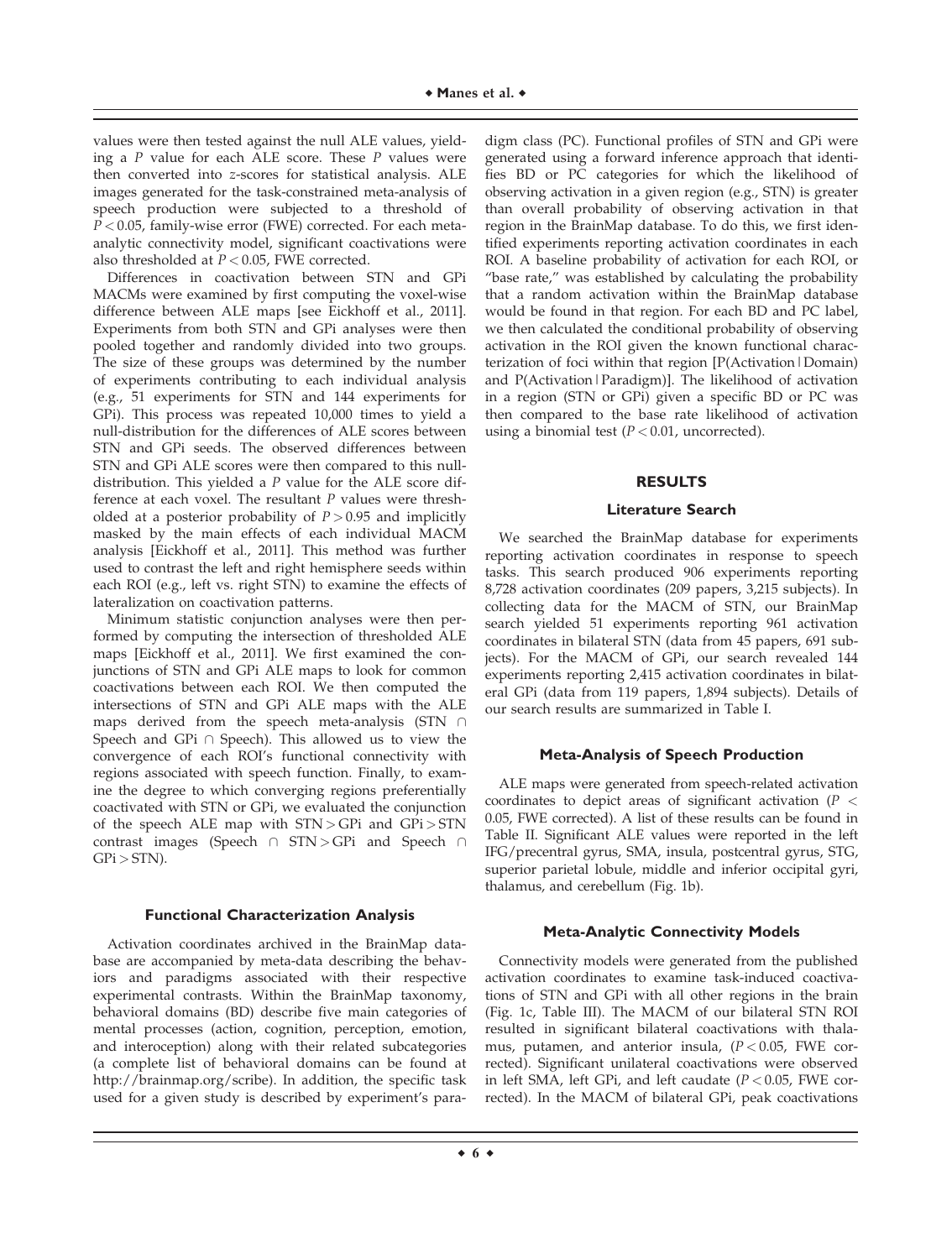|        |             | ,        |       |
|--------|-------------|----------|-------|
| Papers | Experiments | Subjects | Foci  |
| 209    | 906         | 3,215    | 8,728 |
| 45     | 51          | 691      | 961   |
| 28     | 32          | 423      | 610   |
| 22     | 23          | 338      | 413   |
| 119    | 144         | 1,894    | 2,415 |
| 69     | 76          | 1,114    | 1,170 |
| 70     | 82          | 1,089    | 1,617 |
|        |             |          |       |

**TABLE I. Number of papers, experiments, subjects, and foci resulting from BrainMap searches of speech function and ROI coactivation in healthy controls**

were found in right GPe, bilateral insula, right SMA, left substantia nigra, and left premotor cortex  $(P < 0.05$ , FWE corrected).

Contrast and conjunction analyses were conducted to assess the differences and commonalities of STN and GPi connectivity maps (Table IV; Fig. 2). Our conjunction analysis showed STN and GPi to share common coactivations with right lentiform nucleus, right thalamus, right insula, SMA, and left IFG. When contrasted, the GPi seed region demonstrated greater coactivation with bilateral GPe, left premotor cortex, left ventral IFG, left precentral gyrus, and right dorsal SMA than did STN  $(P > 0.95)$ . In the STN > GPi contrast, STN resulted in greater connectivity to right subthalamic nucleus, bilateral putamen, bilateral insula, right middle cingulate cortex (MCC), bilateral inferior parietal lobe (IPL), left dorsal IFG, left SMA, right premotor cortex, left amygdala, right precentral gyrus, and left postcentral gyrus ( $P > 0.95$ ).

#### **Left Versus Right Hemisphere ROIs**

In addition to examining the connectivity of our bilateral ROIs, we performed individual MACM analyses on the left and right hemisphere nuclei (Table V). The results of these analyses revealed that left STN coactivated with left and right thalamus, SMA, right insula, right putamen, left inferior parietal lobule, right IFG, and left GPi  $(P < 0.05$ , FWE corrected). However, a lesser degree of connectivity was found in the MACM of right STN, in which coactivations were only seen in left and right thalamus ( $P < 0.05$ , FWE corrected). Our MACM of left GPi revealed significant coactivations with left GPi, right GPe, SMA, left and right insula, right thalamus, left precentral gyrus, and left STN (P < 0.05, FWE corrected). Right GPi demonstrated similar patterns of connectivity with coactivations in left and right GPi, left and right insula, SMA, right thalamus, and left GPe ( $P < 0.05$ , FWE corrected).

Significant differences in connectivity emerged from the comparison of left versus right STN ( $P > 0.95$ ) and left versus right GPI ( $P > 0.95$ ; Fig. 3). Contrasts of Left > Right STN demonstrated greater connectivity of left STN to left thalamus, left GPi, left IFG, bilateral post-central gyrus, right IPL, and left middle cingulate than right STN. The contrast of Right > Left STN revealed significantly stronger connectivity of right STN to the right brainstem, right precentral gyrus, left dorsal SMA, and left IPL compared to left STN. Left GPI showed significantly greater coactivations with left globus pallidus, left premotor cortex, left SMA, left thalamus, right putamen, and bilateral IFG compared to right GPi. Right GPi demonstrated greater connectivity to right globus pallidus, left insula, right IPL, right IFG, right SMA, right brainstem, right middle cingulate, left thalamus, left putamen, left subcollossal gyrus, and right rolandic operculum.

# **Conjunction of STN and GPi MACMs to Speech Meta-Analysis**

To characterize the relationship of STN and GPi connections to the functional speech network, we performed

|                                               | MNI coordinates |       |          |         |               |
|-----------------------------------------------|-----------------|-------|----------|---------|---------------|
| Location                                      | $\mathcal{X}$   | y     | z        | z-Score | Size (voxels) |
| Left inferior frontal gyrus/pre-central gyrus | $-44$           | 12    | 26       | 3.55    | 6,975         |
| Left supplementary motor area                 | $\theta$        | 8     | 56       | 3.23    | 1,500         |
| Right superior temporal gyrus                 | 56              | $-34$ | 6        | 2.77    | 1,117         |
| Right post-central gyrus                      | 52              | $-8$  | 36       | 2.62    | 718           |
| Left inferior occipital gyrus                 | $-44$           | $-62$ | $-14$    | 2.65    | 549           |
| Right insula                                  | 36              | 20    | $\Omega$ | 2.84    | 460           |
| Right declive                                 | 22              | $-60$ | $-22$    | 2.78    | 337           |
| Left thalamus                                 | $-10$           | $-16$ | 4        | 2.75    | 272           |
| Left superior parietal lobule                 | $-28$           | $-62$ | 46       | 2.16    | 156           |
| Left declive                                  | $-14$           | $-62$ | $-18$    | 2.54    | 79            |
| Left middle occipital gyrus                   | $-28$           | $-94$ | $-2$     | 2.25    | 40            |

**TABLE II. Regions demonstrating significant convergence across speech experiments**

Peak MNI coordinates, z-scores, and volumes are reported for clusters exceeding a threshold of  $P < 0.05$ , FWE corrected.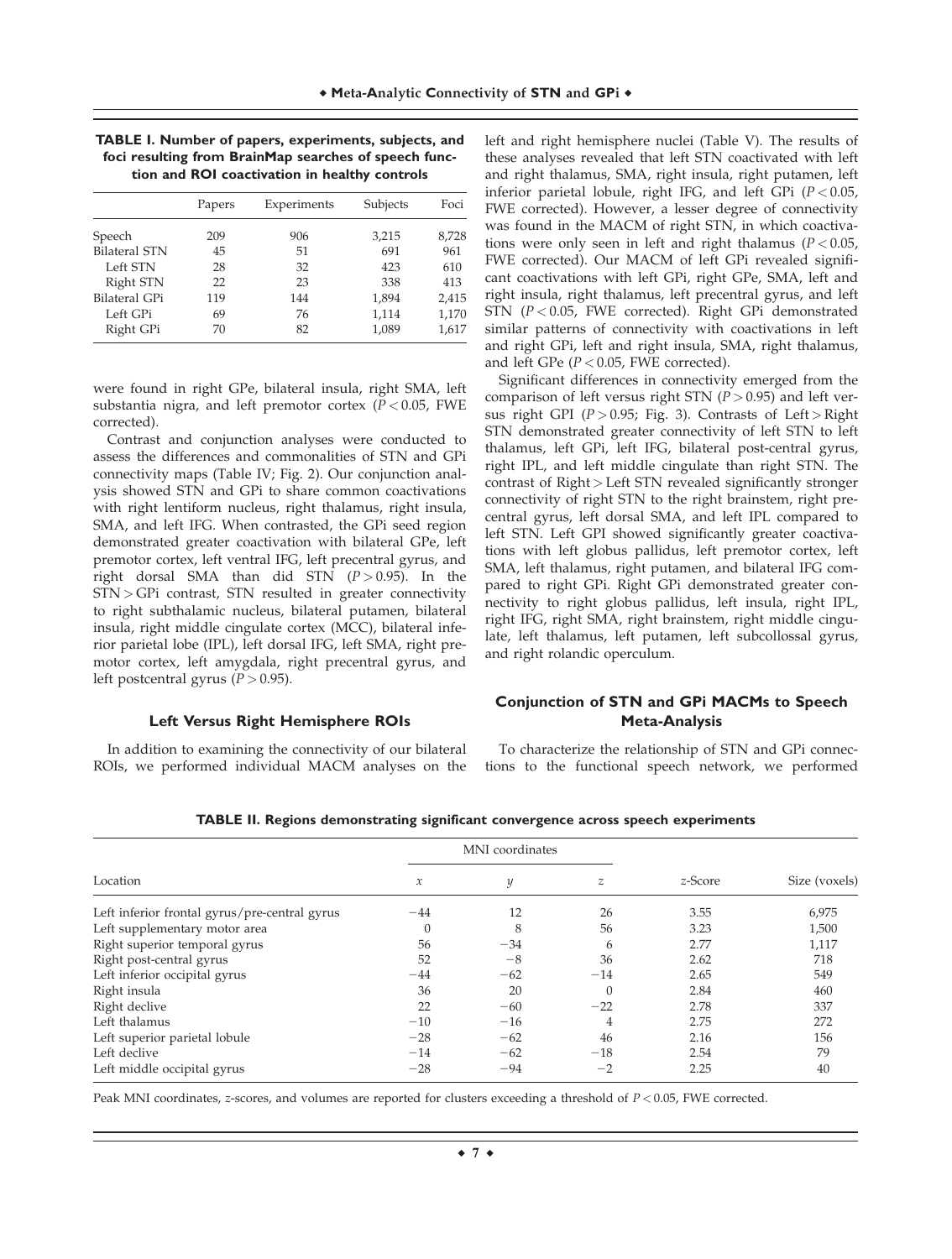|                       |               | MNI coordinates                                           |                |         |               |  |
|-----------------------|---------------|-----------------------------------------------------------|----------------|---------|---------------|--|
| Location              | $\mathcal{X}$ | $\mathcal{Y}% _{M_{1},M_{2}}^{\alpha,\beta}(\varepsilon)$ | $\mathcal{Z}$  | z-Score | Size (voxels) |  |
| GPi                   |               |                                                           |                |         |               |  |
| Right globus pallidus | 16            | $^{-2}$                                                   | $-2$           | 8.55    | 1,756         |  |
| Left insula           | $-32$         | 20                                                        | $-4$           | 8.29    | 260           |  |
| Right SMA             |               | $\overline{2}$                                            | 56             | 7.84    | 258           |  |
| Right insula          | 36            | 20                                                        | $\Omega$       | 8.08    | 223           |  |
| Left substantia nigra | $-8$          | $-16$                                                     | $-8$           | 5.41    | 9             |  |
| Left premotor cortex  | $-34$         | $-10$                                                     | 60             | 5.24    | 6             |  |
| <b>STN</b>            |               |                                                           |                |         |               |  |
| Right thalamus        | 10            | $-14$                                                     | $-2$           | 8.39    | 317           |  |
| Left thalamus         | $-10$         | $-14$                                                     | $-2$           | 8.40    | 256           |  |
| Left SMA              | $-2$          | 4                                                         | 50             | 6.36    | 151           |  |
| Right insula          | 34            | 20                                                        | $\overline{2}$ | 7.09    | 98            |  |
| Right putamen         | 18            | 10                                                        | $-2$           | 7.29    | 86            |  |
| Left putamen          | $-24$         | 8                                                         |                | 5.69    | 24            |  |
| Left caudate          | $-12$         | 6                                                         | 6              | 5.82    | 11            |  |
| Left insula           | $-34$         | 20                                                        |                | 5.26    | 9             |  |
| Left globus pallidus  | $-16$         | -6                                                        |                | 6.38    | 6             |  |

Peak MNI coordinates, z-scores, and volumes are reported for clusters exceeding a threshold of  $P < 0.05$ , FWE corrected.

conjunction analyses of bilateral STN and GPi MACMs with the speech network derived from our meta-analysis (Table VI, Fig. 4a). Significant intersection of  $STN \cap Speech$ was found in the left insula, left ventral lateral nucleus (VLN) of the thalamus, left putamen, left GPi, and the right red nucleus. Further, the MACM of GPi intersected the speech network (GPi  $\cap$  Speech) in the left insula, right SMA, left putamen, left VLN, and right MDN.

We additionally used conjunction analyses to compare the contrasts of STN and GPi to the speech network (Table VI, Fig. 4b). This allowed us to examine which regions associated with speech were preferentially co-active with either STN or GPi. The conjunction of Speech  $\cap$  STN  $>$  GPi resulted in significant activations among the left putamen, left dorsal anterior insula, left pre-SMA, and left inferior frontal gyrus (BA 44). In addition, the conjunction of Speech  $\cap$  GPi > STN resulted in significant activation of left ventral anterior insula, left middle insula, left SMA, and left premotor cortex.

#### **Functional Characterization of STN and GPi**

After examining the coactivations of STN and GPi ROIs in the BrainMap database, we probed the meta-data of the same set of experiments to determine which tasks and behavioral domains made significant contributions to activity within our ROIs  $(P < 0.01$ , uncorrected; Fig. 5). Behavioral domains significantly associated with GPi activation were cognition, emotion, sadness, sexual interoception, and action inhibition. The experimental paradigms demonstrating significant association with GPi activation included reward tasks, finger tapping, flexion/extension, episodic recall, and film viewing. STN activation was significantly associated with pain perception and action execution behavioral domains. Experimental paradigms significantly associated with STN activation were finger tapping, pain monitoring/discrimination, and reward tasks. The only common paradigm resulting from the conjunction analysis of STN and GPI was the reward task paradigm. Contrast analyses revealed that GPi maintained a significantly greater association with sexual interoception and emotion behavioral domains than STN. Paradigms with stronger relationships to GPi activation included face monitoring/discrimination tasks and passive viewing tasks. STN activation demonstrated significantly stronger associations with pain perception and pain monitoring/ discrimination tasks than GPi.

#### **DISCUSSION**

#### **Meta-Analytic Connectivity of STN and GPi**

The first aim of our study was to characterize and compare the coactivations of STN and GPi. By performing a conjunction analysis of STN  $\cap$  GPi we found that each of our ROIs shared coactivations with all nodes of the subcortical basal ganglia circuitry (caudate, putamen, thalamus, STN, GPi, and GPe). Within the cortex, convergence of STN and GPi MACMs occurred in SMA, insula, and IFG, which are involved in motor preparation/initiation [Eccles, 1982; Hanakawa et al., 2008], and imagination of motor tasks [Gerardin et al., 2000; Grafton et al., 1996].

Importantly, STN and GPi also displayed significant differences in coactivation with cortical and subcortical regions. While common to both STN and GPi MACMs,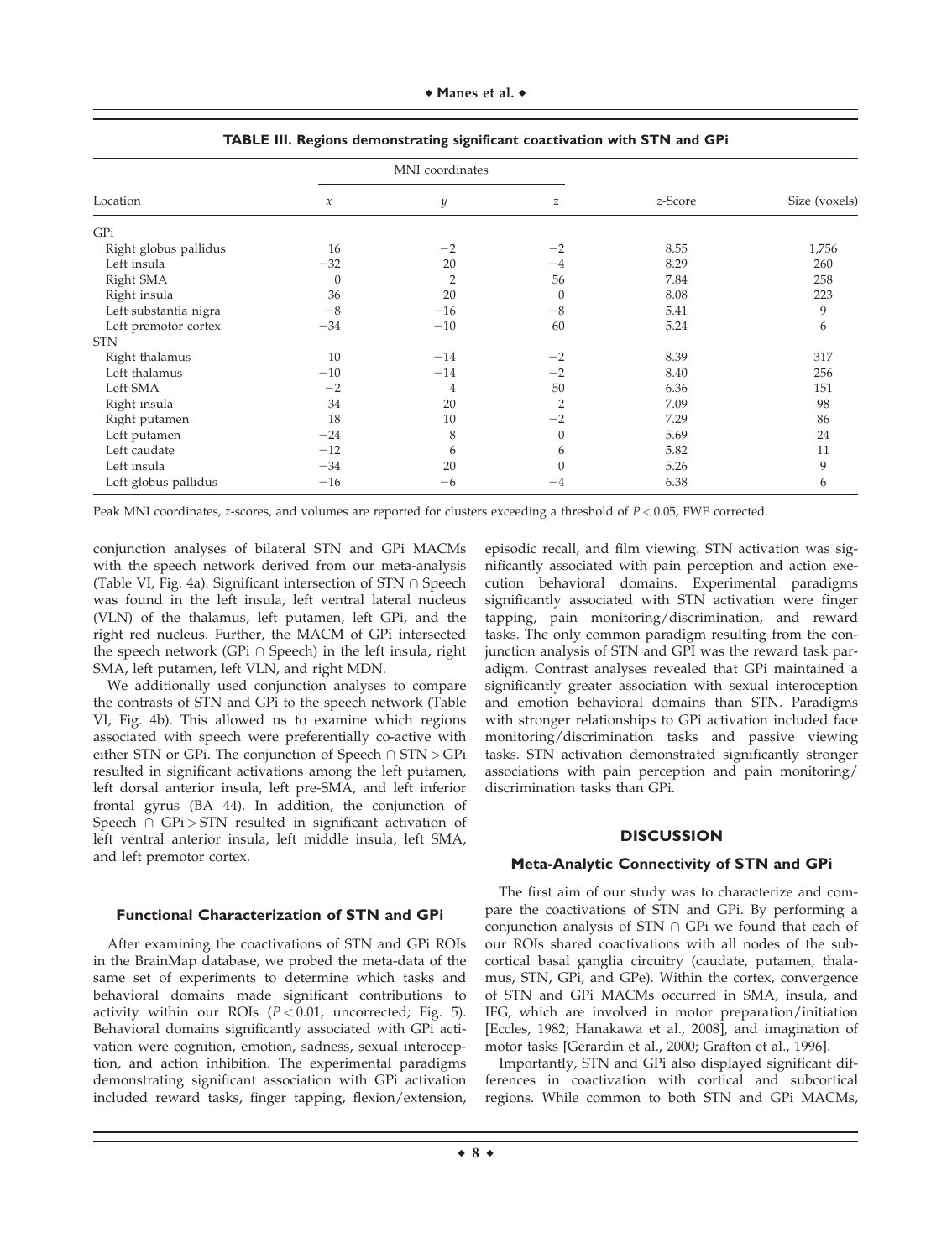|                                | MNI coordinates     |                |                  |         |               |
|--------------------------------|---------------------|----------------|------------------|---------|---------------|
| Location                       | $\boldsymbol{\chi}$ | y              | $\boldsymbol{z}$ | z-Score | Size (voxels) |
| $GPi \cap STN$                 |                     |                |                  |         |               |
| Right lentiform nucleus        | 18                  | 8              | $-2$             | 7.12    | 374           |
| Right thalamus                 | 14                  | $-14$          | $\mathbf{0}$     | 8.30    | 1,837         |
| Right insula                   | 34                  | 20             | $\overline{2}$   | 7.09    | 441           |
| Left inferior frontal gyrus    | $-52$               | 8              | 20               | 4.01    | 63            |
| Left supplementary motor area  | $-2$                | $\overline{2}$ | 52               | 6.02    | 645           |
| GPi > STN                      |                     |                |                  |         |               |
| Right globus pallidus          | 12                  | $\theta$       | $-8$             | 8.13    | 231           |
| Left globus pallidus           | $-14$               | $-2$           | $-6$             | 8.13    | 366           |
| Left inferior frontal gyrus    | $-50$               | 18             | $-2$             | 1.87    | 7             |
| Left premotor cortex           | $-36$               | $-8$           | 48               | 2.37    | 65            |
| Left precentral gyrus          | $-46$               | 8              | 48               | 1.85    | 10            |
| Right supplementary motor area | 12                  | $-4$           | 62               | 2.07    | 19            |
| STN > GPi                      |                     |                |                  |         |               |
| Right subthalamic nucleus      | 10                  | $-16$          | $-8$             | 8.13    | 783           |
| Left amygdale                  | $-22$               | $-4$           | $-16$            | 2.71    | 24            |
| Right putamen                  | 20                  | 12             | $-2$             | 3.26    | 96            |
| Right insula                   | 30                  | 22             | $\overline{2}$   | 2.26    | 108           |
| Left putamen                   | $-22$               | 10             | $\overline{2}$   | 3.00    | 137           |
| Left insula                    | $-40$               | 4              | $\overline{4}$   | 2.05    | 41            |
| Left inferior frontal gyrus    | $-54$               | 10             | 26               | 2.59    | 52            |
| Right middle cingulate gyrus   | 8                   | 22             | 32               | 2.47    | 53            |
| Left supplementary motor area  | $-6$                | 10             | 52               | 3.67    | 603           |
| Left inferior parietal lobule  | $-30$               | $-50$          | 40               | 3.38    | 118           |
| Right precentral gyrus         | 40                  | $\overline{2}$ | 44               | 3.54    | 176           |
| Right inferior parietal lobule | 36                  | $-46$          | 50               | 3.94    | 156           |
| Left post-central gyrus        | $-46$               | $-30$          | 48               | 3.45    | 119           |

#### **TABLE IV. Results from conjunction (GPi** \ **STN) and contrast (GPi** > **STN, STN** > **GPi) analyses of STN and GPi ALE maps**

Peak MNI coordinates, z-scores, and volumes are reported for clusters demonstrating common activation between STN and GPi ALE maps (GPi  $\cap$  STN;  $P < 0.05$ ) as well as clusters demonstrating significant differences between STN and GPi ALE maps (GPi > STN,  $STN > GPi; P > 0.95$ ).

connectivity to SMA was significantly greater with the STN seed. Along with thalamocortical connections to SMA (modulated by the GPi), a direct fiber pathway has been proposed in which SMA and STN are connected by independent fiber pathways that do not pass through the thalamus, globus pallidus, or striatum [Brunenberg et al., 2012]. The presence of an additional "hyperdirect" pathway could explain the greater coactivation of SMA with STN observed in this study. Previous experiments have indeed shown decreased rCBF in SMA as a result of STN stimulation [Hershey et al., 2003; Karimi et al., 2008; Narayana et al., 2009]. However, it is interesting to note that while STN stimulation reduces rCBF in SMA at rest and during speech execution, it increases rCBF in SMA during the performance of other motor tasks [Ballanger et al., 2009].

Left premotor cortex was more strongly connected with GPi than STN. The connectivity of GPi to premotor cortex has been illustrated in both segregated and integrated models of thalamocortical circuits [Alexander and Crutcher, 1990; Joel and Weiner, 1994]. While the pallidal-thalamic-premotor pathway is used to describe the motor circuitry of the basal ganglia alone, it has also been proposed to be an open pathway integrating the motor and associative BG circuits [Joel and Weiner, 1994]. Given that the coactivation of premotor cortex was stronger for GPi than STN, it is likely that this connection is modulated via striatal input in the direct pathway as opposed to subthalamic input in the indirect pathway.

Differences in coactivation of STN and GPi were also observed in frontal regions of the cortex. Within the IFG, STN demonstrated significantly stronger coactivations with BA 44 while GPi was more strongly connected with a more ventral portion of IFG. Another "hyperdirect" anatomical connection between IFG to STN has been observed using diffusion weighted tractography, and it has been proposed that the connections between STN, IFG, and pre-SMA comprise a network that facilitates response inhibition [Aron et al., 2007]. By contrast, the connectivity of IFG to GPi has primarily been described through indirect connections via STN or the striatum [e.g., Jahfari et al., 2011].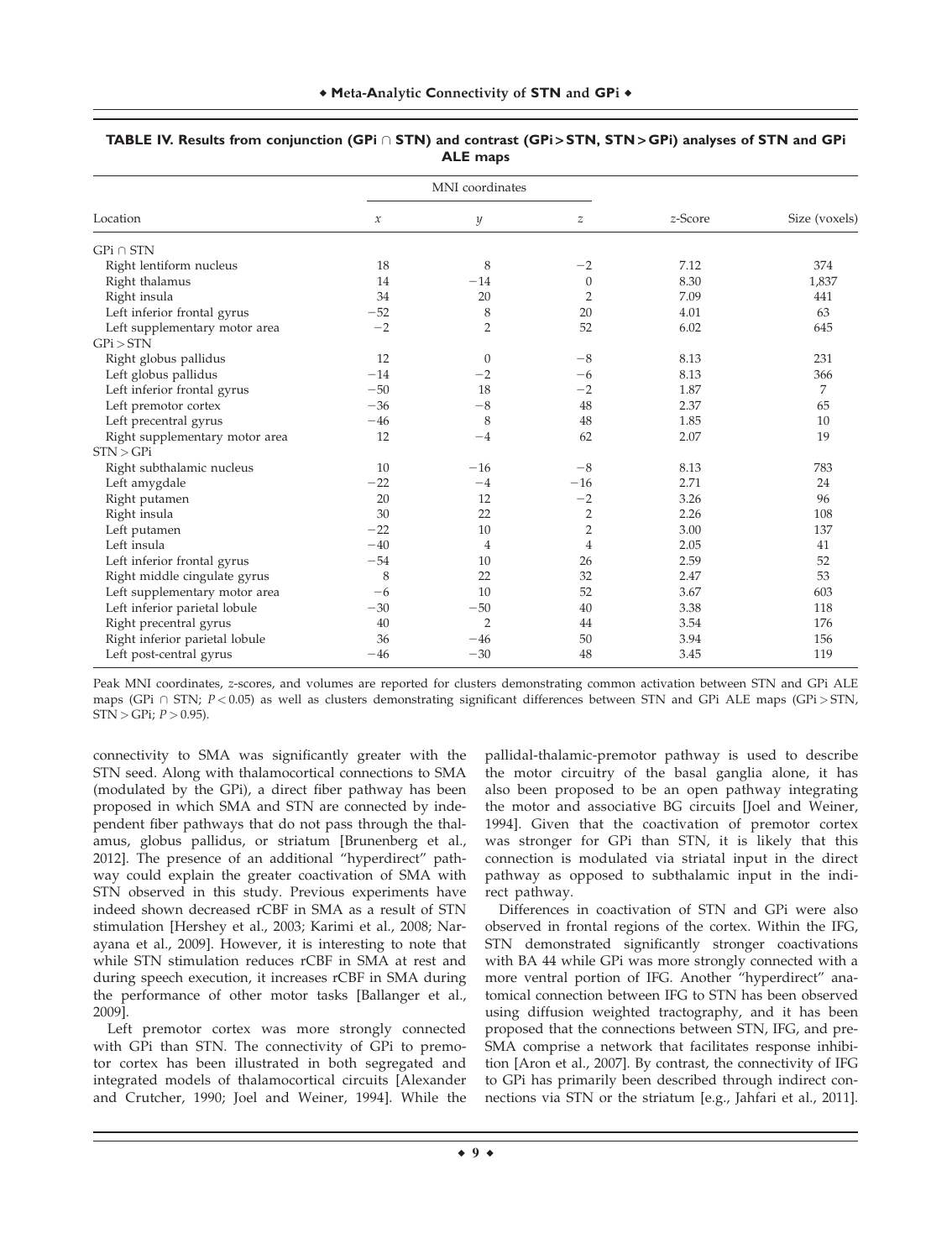|                                | MNI coordinates     |                |                  |         |               |
|--------------------------------|---------------------|----------------|------------------|---------|---------------|
| Location                       | $\boldsymbol{\chi}$ | y              | $\boldsymbol{z}$ | z-Score | Size (voxels) |
| $Left$ > Right $STN$           |                     |                |                  |         |               |
| Left middle cingulate gyrus    | $-8$                | $\overline{4}$ | 42               | 3.00    | 214           |
| Right post-central gyrus       | 54                  | $-22$          | 38               | 3.38    | 143           |
| Left post-central gyrus        | $-42$               | $-26$          | 48               | 2.06    | 133           |
| Left thalamus (VLN)            | $-8$                | $-10$          | $-6$             | 8.13    | 129           |
| Left inferior frontal gyrus    | $-46$               | 10             | 22               | 2.35    | 89            |
| Right inferior parietal lobule | 44                  | 40             | 52               | 2.08    | 29            |
| Left GPi                       | $-16$               | $-6$           | $-4$             | 6.75    | 16            |
| Right > Left STN               |                     |                |                  |         |               |
| Right brainstem                | 10                  | $-16$          | $-8$             | 8.13    | 263           |
| Right pre-central gyrus        | 36                  | $-4$           | 48               | 3.11    | 127           |
| Left inferior parietal lobule  | $-26$               | $-48$          | 42               | 2.33    | 54            |
| Left supplementary motor area  | $-10$               | $\mathbf{0}$   | 58               | 2.14    | 15            |
| Left > Right GPi               |                     |                |                  |         |               |
| Left globus pallidus           | $-16$               | -6             | -6               | 8.13    | 424           |
| Left premotor cortex           | $-38$               | $-6$           | 40               | 2.58    | 65            |
| Right inferior frontal gyrus   | 52                  | 4              | 18               | 2.30    | 27            |
| Left supplementary motor area  | $-12$               | 8              | 62               | 1.81    | 19            |
| Left inferior frontal gyrus    | $-50$               | 8              | 18               | 1.97    | 14            |
| Left thalamus                  | $-16$               | $-28$          | 6                | 2.07    | 11            |
| Right putamen                  | 18                  | 12             | $\theta$         | 1.81    | 5             |
| Right > Left GPi               |                     |                |                  |         |               |
| Right globus pallidus          | 16                  | $-4$           | $-10$            | 8.12    | 564           |
| Left insula                    | $-34$               | 10             | $-6$             | 3.94    | 343           |
| Right inferior parietal lobule | 54                  | 18             | 20               | 3.12    | 136           |
| Right inferior frontal gyrus   | 38                  | 30             | $-4$             | 2.89    | 126           |
| Right brainstem                | $\overline{4}$      | $-28$          | $-2$             | 2.54    | 103           |
| Right middle cingulate gyrus   | 12                  | 18             | 36               | 2.42    | 69            |
| Left thalamus                  | $-16$               | $-14$          | 20               | 3.26    | 57            |
| Right inferior frontal gyrus   | 60                  | 12             | 6                | 2.53    | 56            |
| Left subcollosal gyrus         | $-18$               | $\overline{4}$ | $-16$            | 2.62    | 29            |
| Right rolandic operculum       | 50                  | 4              | 4                | 2.09    | 13            |
| Right supplementary motor area | 12                  | $\overline{2}$ | 68               | 2.23    | $\,$ 8 $\,$   |
| Left putamen                   | $-28$               | $-2$           | $-6$             | 2.39    | 7             |

#### **TABLE V. Coactivation differences between left and right hemisphere regions of interest**

Peak MNI coordinates, z-scores, and volumes are reported for clusters demonstrating significant differences between ALE maps derived from left and right hemisphere seeds of STN and GPi  $(P > 0.95)$ .

The insula was found to have greater coactivation with STN than GPi. In the functional parcellation scheme of STN proposed by Lambert et al. [2012], projections from STN to the posterior insula constitute a portion of the STN motor network. However, the sensorimotor area of the insula extends beyond the posterior aspect to the middle region of the insula [Kurth et al., 2010]. In this study, greater STN coactivation was indeed found in the middle insula, likely reflecting the cortico-subcortical connections in the STN motor network.

# **Connectivity of STN and GPi to Speech Regions**

The second aim of this study was to examine the convergence of STN and GPi MACMs with an activation map representing the functional speech network. Our conjunction of Speech and STN resulted in subcortical activations in left VLN, putamen, GPi, and right red nucleus. The analysis further resulted in significant cortical activation in the left insula. Meanwhile, our conjunction of Speech and GPi revealed subcortical connections with the left VLN, putamen, and right thalamus. However, this conjunction also revealed a significant intersection of coactivation maps in both the left insula and SMA.

To supplement the conjunction of Speech  $\cap$  STN and Speech  $\cap$  GPi, we also performed conjunction analyses between the Speech ALE maps and the statistical contrasts from each of the ROIs  $(STN > GPi$  and  $GPi > STN$ ) to assess whether the differences in coactivation between STN and GPi would present in areas of the speech network. Regions emerging from the STN > GPi contrast intersected with four regions found to be active in a metaanalysis of speech-related tasks—the left putamen, left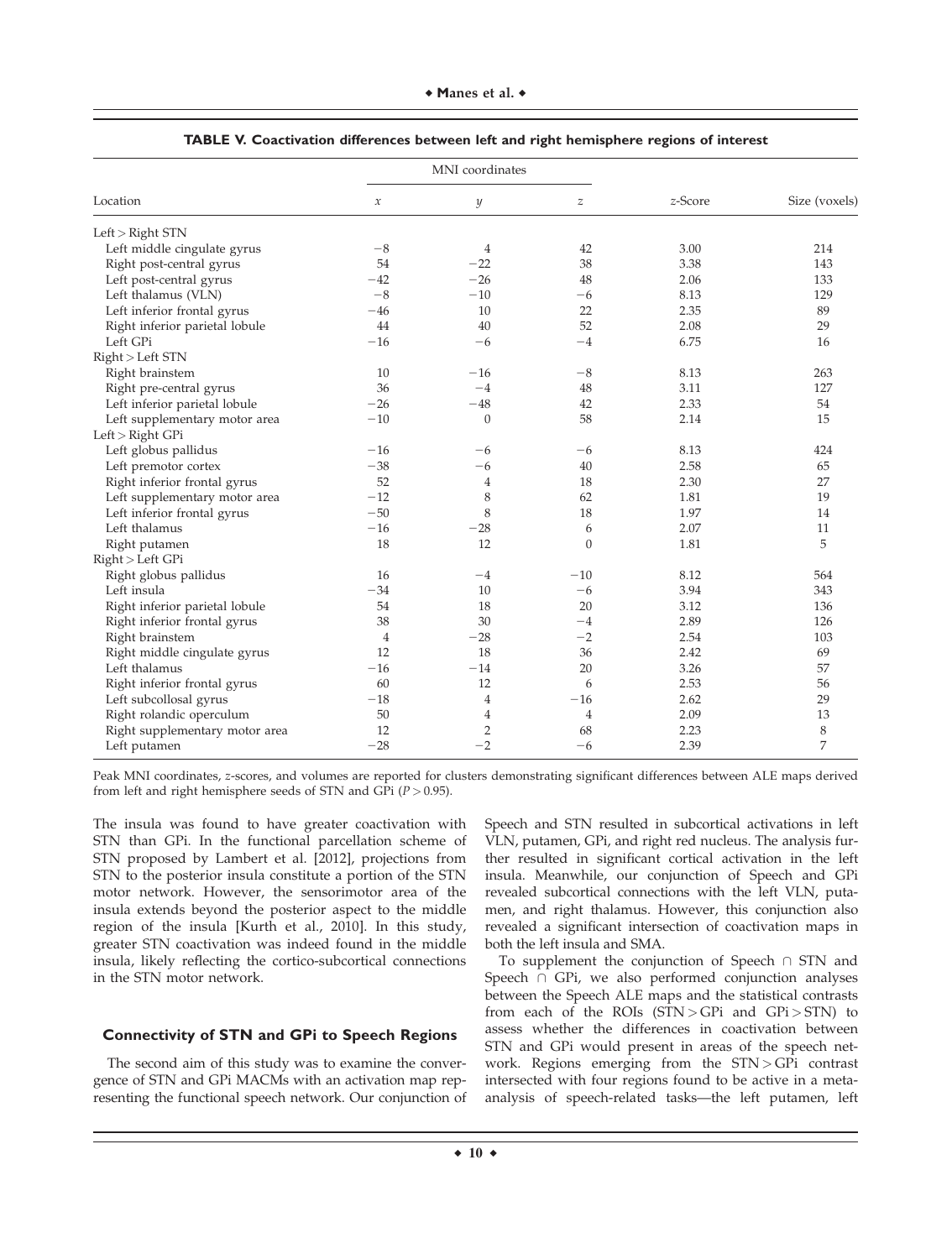

**Figure 2.**

Contrast of STN and GPi connectivity maps. Blue-green regions correspond to the contrast of STN > GPi (*P* > 0.95). Red-yellow regions correspond to the contrast of GPi > STN (*P* > 0.95).

dorsal anterior insula, left pre-SMA, and left inferior frontal gyrus (BA 44). Meanwhile the GPi > STN contrast intersected with the speech network in the left ventral anterior insula, left dorsal SMA, left premotor cortex, and left middle insula.

#### Left insula

In this study, significant coactivation with the left insula was observed for both STN and GPi seeds in conjunction with speech network. The left insula is one of several regions included in the "minimal brain network" of speech motor control [Ackermann and Reicker, 2010; Guenther, 2006]. In particular, the anterior portion of the left insula has been linked to overt speech production [Ackermann and Reicker, 2004; Brown et al., 2005], articulatory planning [Dronkers, 1996; Wise et al., 1999], segmental processing [Ackerman and Reicker, 2004], and compensating for perturbations in voice F0 [Zarate et al., 2010]. Decrements in insular rCBF have been observed in patients with PD [Kikuchi et al., 2001]. In addition, these decrements have been shown to correlate with PD disease progression and may be related to PD symptoms that are DOPA-refractory [Kikuchi et al., 2001]. If thalamocortical connections to the insula are in fact unresponsive to dopaminergic medication, it could explain why certain speech functions are unresponsive to pharmacological treatment.

Contrasts of STN and GPi coactivation maps also revealed differential connectivity to the insula. Specifically, the intersection of  $STN > GPi$  with Speech resulted in connections to a dorsal anterior portion of the insula while the intersection of GPi > STN with Speech resulted in connections to a more ventral area ranging from middle to anterior insula. Other studies have described similar regions following a functional parcellation of the insula [Chang et al., 2013; Kurth et al., 2010]. The dorsal anterior portion of the insula has been found to be involved in cognitive processes [Chang et al., 2013; Kurth et al., 2010], speech [Kurth et al., 2010], and focal attention [Nelson et al., 2010]. By contrast, studies have shown the ventral anterior insula to be involved in emotional processes, while the middle (central) insula appears to be involved in sensorimotor function [Kurth et al., 2010]. One explanation for the differences observed in the present meta-analysis is that the roles of STN and GPi connections to speech regions differ based on their contributions to motor, emotion, and cognitive function. It is possible that functional connections from STN to insula are more involved in cognitive processes while connections from GPi to insula are more involved in motor and emotional components of speech.

#### Supplementary motor area

SMA is involved in planning and initiation of both overt [Brendel et al., 2010] and covert speech [Ryding et al., 1996]. While it emerges in both STN and GPi connectivity maps, the intersection of MACMs with the speech network only reveal SMA overlap with the MACM of GPi. The intersection of the speech ALE map with the contrast of GPi > STN also revealed activation in SMA proper. Conversely, the conjunction of speech and STN > GPI resulted in a cluster of activation in the ventral pre-SMA, just above the cingulate cortex (Fig. 4). While SMA proper is associated with initiating motor output, pre-SMA is involved in motor planning [Halsband et al., 1993; Shima et al., 1996] and cognition [Forstmann et al., 2008; Zentgraf et al., 2005]. As mentioned previously, a hyperdirect pathway connecting STN to pre-SMA and IFG has been linked to response inhibition [Aron and Poldrack, 2006; Aron et al., 2007]. Relative to speech, pre-SMA appears to be involved in cognitive linguistic components of word production, including word selection and phonological planning [Alario et al., 2006; Zentgraf et al., 2005] while SMA proper is directly involved with the motor processes in overt speech [Peeva et al., 2010]. For instance, it has been proposed that connections between SMA and GPi comprise a BG-thalamocortical loop involved in initiating motor programs at the phonemic level [Peeva et al., 2010]. As the differences in connectivity between our two ROIs show preferential connectivity of STN for pre-SMA and GPi for SMA proper, it is possible that changes in STN function may have a greater impact on linguistic tasks such as phonological planning while GPi may have a greater influence on the initiation and execution of motor speech commands. Given the coactivation of STN with both IFG and pre-SMA, it is also possible that these differences are related to the role of STN in response inhibition [Aron et al., 2007; Duann et al., 2009; Jahfari et al., 2011].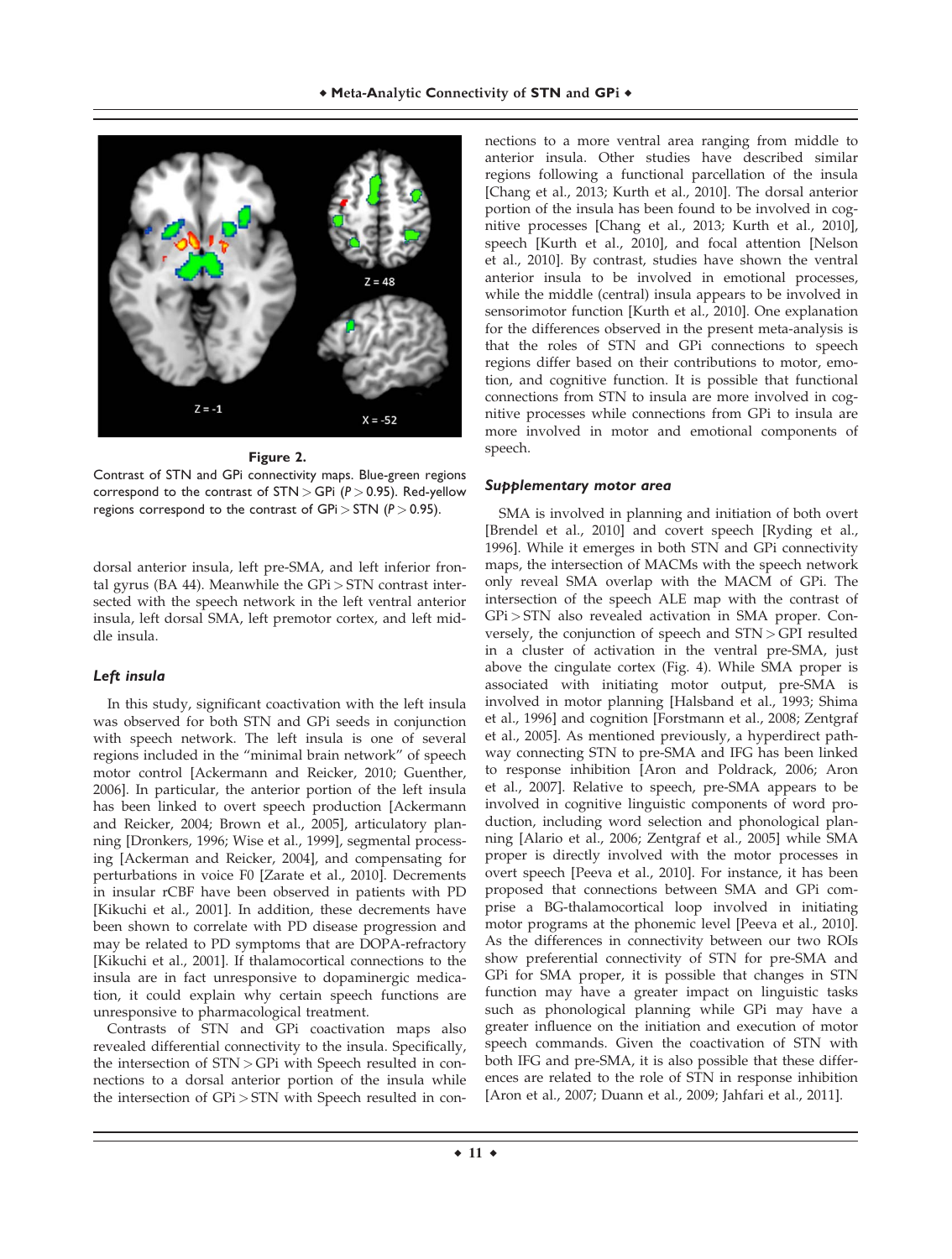

#### **Figure 3.**

Contrast of connectivity maps generated from left and right hemisphere seeds. Regions shown in blue-green correspond to Left > Right contrasts (P > 0.95) for STN (left) and GPi (right). Regions shown in red-yellow correspond to Right > Left contrasts  $(P > 0.95)$ . Abbreviations: PreCG = precentral gyrus; Post-

 $CG = postcentral$  gyrus; IPL = inferior parietal lobule,  $MCC = mid$ dle cingulate cortex;  $SMA = supplementary motor$ area;  $PMC =$  premotor cortex; IFG = inferior frontal gyrus;  $GPi = globus$  pallidus pars interna.

#### Ventrolateral nucleus

In addition to the left insula, both STN and GPi coactivated with the VLN of the thalamus. The VLN serves as the major relay point for cortico-basal ganglia motor connections [Strick, 1976], receiving direct inhibitory inputs from GPi and indirect inhibitory modulation from STN [Alexander and Crutcher, 1990]. Lesions of the VLN used to treat PD have resulted in speech deficits ranging from mild to severe [Samra et al., 1969]. In addition, stimulation of the VLN has been shown to lead to severe speech disturbances including speech arrest, dysarthria, involuntary vocalization [Petrovici, 1980], and anomia [Ojemann and Ward, 1971]. As expected, both STN and GPi seeds coactivated with the VLN. For STN, however, this coactivation cluster also expanded to include the medial dorsal nucleus. Functional projections from both STN and GPi to the cortical speech network likely involve relay through the VLN, however the MDN may serve as an additional relay for projections from STN.

#### Inferior frontal gyrus

We observed the emergence of a cluster in left BA 44 from the conjunction of Speech  $\cap$  STN > GPi. Like pre-SMA, IFG is involved in both cognitive linguistic processes and response inhibition. Activation in left BA 44 has been linked to phonological verbal fluency [Heim et al., 2009], top-down speech comprehension [Zekveld et al., 2006], and syntactic processing [Friederici, 2002; Kang et al., 1999]. As mentioned above, IFG is also involved in stop-action response inhibition via connections to STN and pre-SMA [Aron et al., 2007]. Patients undergoing STN-DBS report more frequent cognitive disruptions than those undergoing GPi-DBS, most notably in the performance of verbal fluency tasks [Dietz et al., 2013; Parsons et al., 2006]. Schroeder et al. [2003] found that while IFG/insula was active during a word generation task with DBS off, it underwent significant decreases in regional cerebral blood flow (rCBF) when stimulation was turned on. Based on the evidence from previous PET studies as well as data gathered in the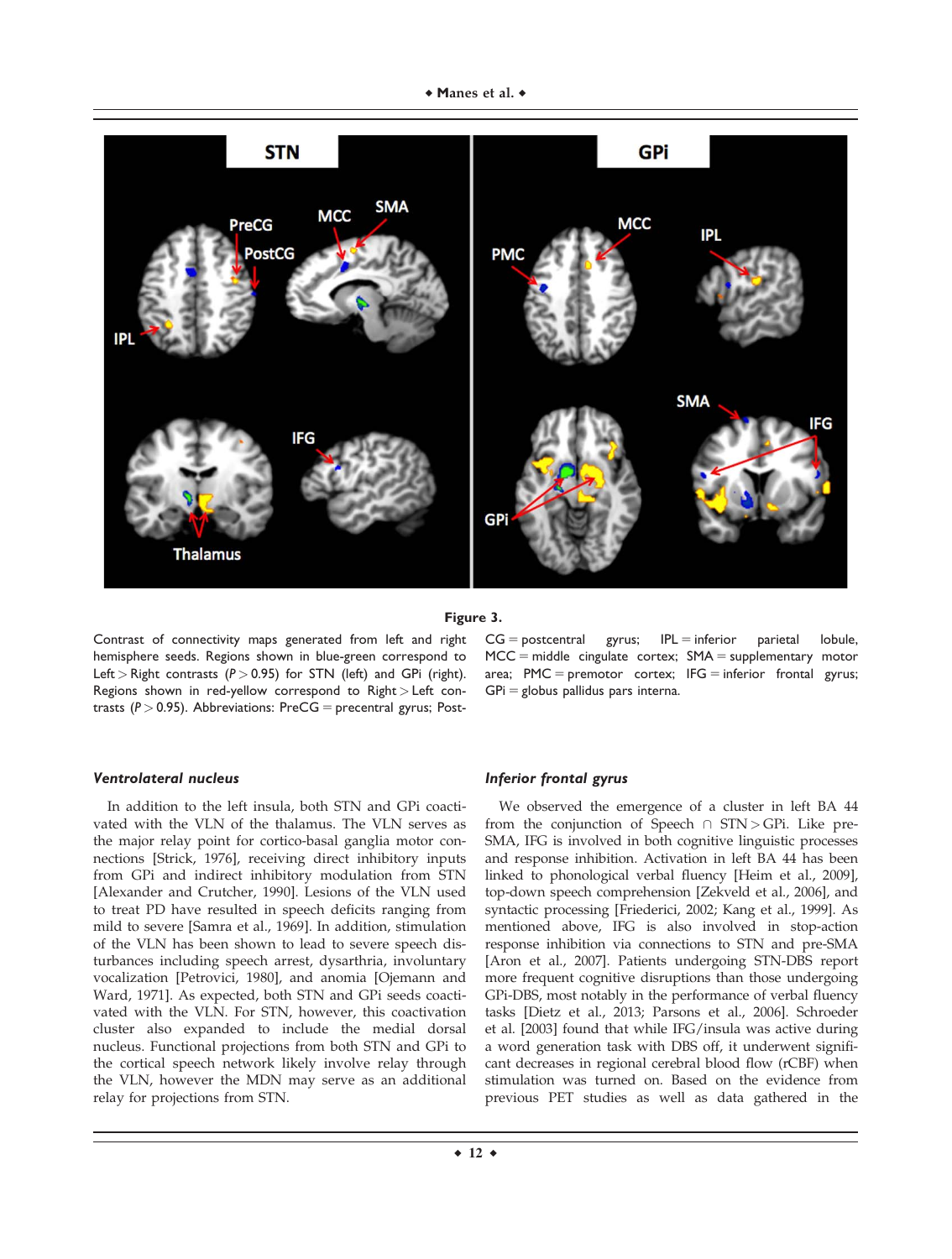|                                     | MNI coordinates     |          |                  |         |               |
|-------------------------------------|---------------------|----------|------------------|---------|---------------|
| Location                            | $\boldsymbol{\chi}$ | y        | $\mathcal{Z}$    | z-Score | Size (voxels) |
| Speech $\cap$ STN                   |                     |          |                  |         |               |
| Left thalamus (VLN)                 | $-6$                | $-8$     | 2                | 2.04    | 991           |
| Left putamen                        | $-20$               | 8        | $\overline{0}$   | 1.76    | 240           |
| Left insula                         | $-32$               | 18       | $\overline{2}$   | 1.31    | 50            |
| Left GPi                            | $-16$               | $-4$     | $-2$             | 1.15    | 10            |
| Right red nucleus                   | 6                   | $-22$    | $-4$             | 1.49    | 9             |
| Speech $\cap$ GPi                   |                     |          |                  |         |               |
| Left putamen                        | $-20$               | 8        | $-2$             | 2.49    | 1,707         |
| Left insula                         | $-32$               | 14       | $-4$             | 2.09    | 1,111         |
| Left thalamus (VLN)                 | $-6$                | $-8$     | $\overline{2}$   | 2.16    | 816           |
| Right thalamus (MDN)                | 4                   | $-24$    | $-2$             | 2.75    | 343           |
| Right SMA                           | 8                   | $-4$     | 60               | 2.51    | 69            |
| Speech $\cap$ STN $>$ GPi           |                     |          |                  |         |               |
| Left putamen (mid-post)             | $-20$               | 6        | 4                | 2.01    | 1,137         |
| Left dorsal anterior insula         | $-34$               | 22       | 2                | 2.01    | 925           |
| Left pre-SMA                        | $-4$                | 16       | 44               | 2.06    | 601           |
| Left inferior frontal gyrus (BA 44) | $-52$               | 16       | 6                | 2.45    | 192           |
| Speech $\cap$ GPi $>$ STN           |                     |          |                  |         |               |
| Left ventral anterior insula        | $-32$               | 18       | $\boldsymbol{0}$ | 2.83    | 799           |
| Left dorsal SMA                     | $-4$                | 8        | 62               | 2.98    | 121           |
| Left premotor cortex                | $-52$               | $\Omega$ | 46               | 2.84    | 106           |
| Left middle insula                  | $-44$               | 10       | $\theta$         | 2.65    | 73            |

# **TABLE VI. Regions of the speech ALE map sharing activation with MACMs (Speech** \ **STN, Speech** \ **GPi) and their respective contrasts (Speech** \ **STN** > **GPi, Speech** \ **GPi** > **STN)**

Peak MNI coordinates, z-scores, and volumes are reported for clusters demonstrating significant intersection of thresholded MACMs and contrasts with the speech ALE map ( $P < 0.05$ ).

Author Queries

present meta-analysis, it is possible that changes in STN function can disrupt verbal fluency or response inhibition by affecting functional connections to left IFG.

#### Premotor cortex

By contrast, GPi appears to preferentially coactivate with regions that are primarily motor-oriented. In addition to SMA and middle insula, the conjunction of Speech  $\cap$  GPi > STN resulted in activation of premotor cortex. When compared to the spatial representations of articulators described by Bouchard et al. [2013], this activation cluster maps closely to the cortical representation of the larynx during speech production. Stimulation of GPi has similarly resulted in increased bloodflow metabolism in premotor cortex in patients with PD [Fukuda et al., 2001]. With respect to speech, premotor cortex is involved in the planning and sequencing of the motor units required for speech production [Halsband et al., 1993] as well as speech perception [Meister et al., 2007]. Given the preferential activation of GPi to premotor cortex, it may be the case that changes in GPi activity are more likely than STN to affect changes in motor planning/sequencing in both speech and general motor control.

#### **Functional Profiles of STN and GPi**

We anticipated that the functional profiles of STN and GPi would reflect the known functional diversity of these regions [Temel et al., 2005]. Both regions displayed significant relationships with the action domain, with GPi linked to action inhibition and STN linked to action execution. Behavioral domain analyses also revealed a significant relationship of GPi activation with cognition, emotion, and sexual interoception, corroborating the known roles of GPi in motor, associative, and limbic cortico-basal ganglia circuits. By contrast, the only additional behavioral domain linked to STN activation was pain perception. That speech domains did not emerge from the functional characterization analysis of either seed is not surprising given that both regions likely play an indirect role in speech function via thalamocortical connections. Though STN and GPi may not be active during speech tasks, both regions are functionally connected with cortical and subcortical areas that support speech function.

# **Limitations and Future Directions**

There are a few limitations of this study to consider. As mentioned previously, the two ROIs used, while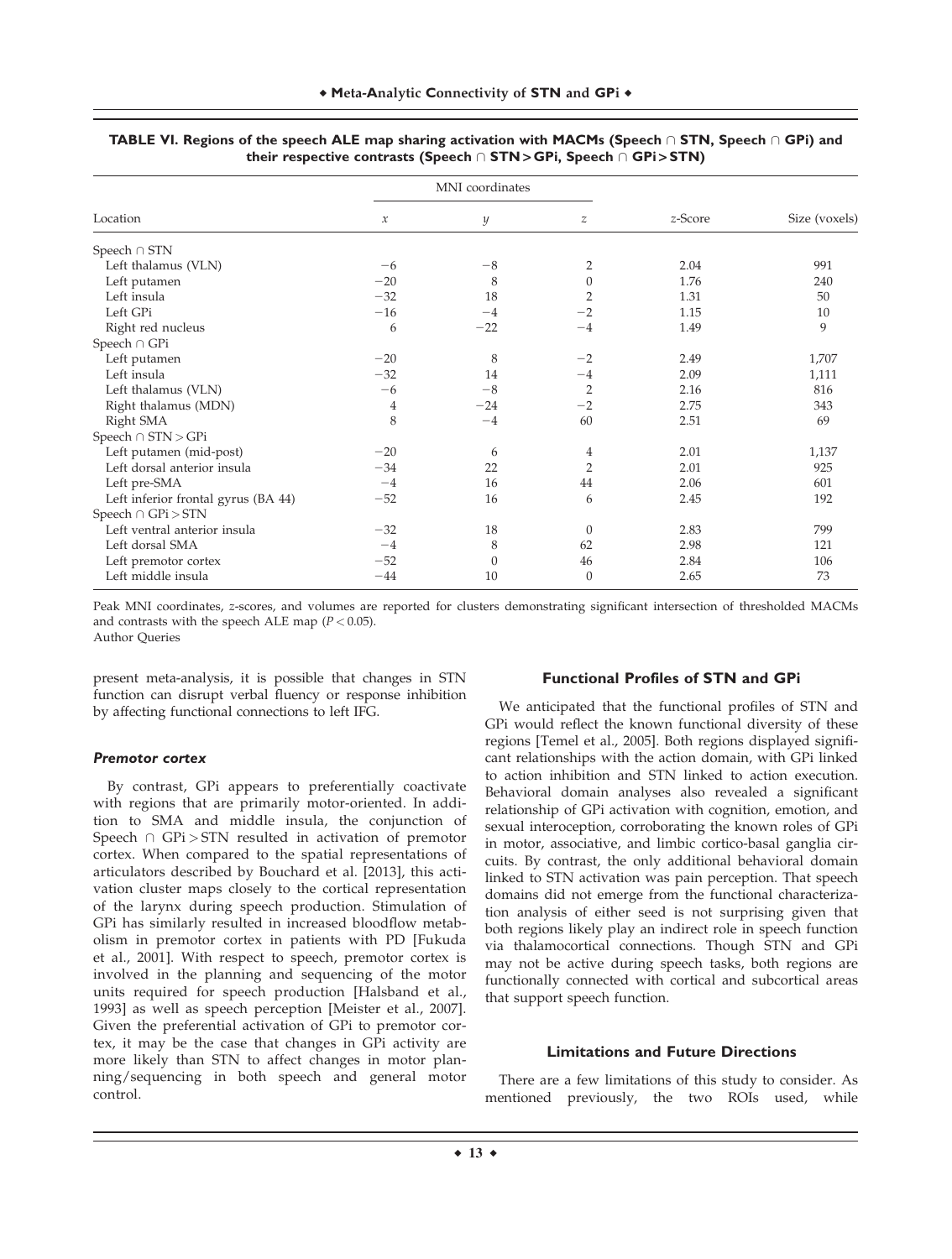

#### **Figure 4.**

(**a**) Conjunction of STN and GPi MACMs to speech metaanalysis. Blue-green clusters correspond to Speech  $\cap$  STN. Redyellow clusters correspond to Speech  $\cap$  GPi. (b) Conjunction of  $STN > GPi$  and  $GPi > STN$  contrasts to speech meta-analysis. Blue-green clusters correspond to Speech  $\cap$  STN  $>$  GPi. Red-

anatomically defined, were very different in size  $(STN = 254 mm<sup>3</sup>, GPi = 1,138 mm<sup>3</sup>).$  Yet despite an approximate 4.5:1 difference in volume, our search of the Brain-Map database yielded only twice as many experiments reporting coactivations with GPi than it did for STN. As the method used for computing statistical contrasts of ALE maps accounts for differences in the number of experiments gathered for each ROI, it is unlikely that the results of our contrast analyses were impacted by differences in ROI volume. Additionally, this study did not include experiments reporting de-activations. As many PET studies reported decreases in rCBF following STN DBS, it is possible that we did not include regions whose activity is inversely related to that of our ROIs.

Importantly, while the meta-analytic connectivity of STN and GPi may serve as a guide for generating hypotheses about the roles of STN and GPi in speech function, deriving the relationship of individual BG-thalamocortical connections in specific speech processes would require a more tailored approach. For example, future studies could investigate the effective connectivity of GPi-thalamocortical yellow clusters correspond to Speech  $\cap$  GPi > STN. Abbreviations:  $SMA = supplementary motor area; VLN = ventral lateral$ nucleus;  $MDN$  = medial dorsal nucleus; dA Insula = dorsal anterior insula; vA Insula = ventral anterior insula; IFG = inferior frontal gyrus.

loops during phonation or syllable repetition. Likewise, one could examine the modulation of STN-cortical connections during the performance of a verbal fluency task. Studies examining functional connectivity of STN and GPi during the performance of speech tasks would further allow us to understand the involvement of these areas in specific speech functions (e.g., verbal fluency versus motor sequencing). As this analysis focused on healthy subjects, similar connectivity analyses in patient populations would also be necessary to determine if these findings can be expanded to explain speech changes associated with BG dysfunction.

# **CONCLUSIONS**

The connectivity models of our STN and GPi seeds showed expected coactivation with the thalamus and other basal ganglia nuclei (putamen, caudate, STN, and pallidum). In addition to subcortical structures, both seed regions shared coactivations with SMA, IFG, and insula;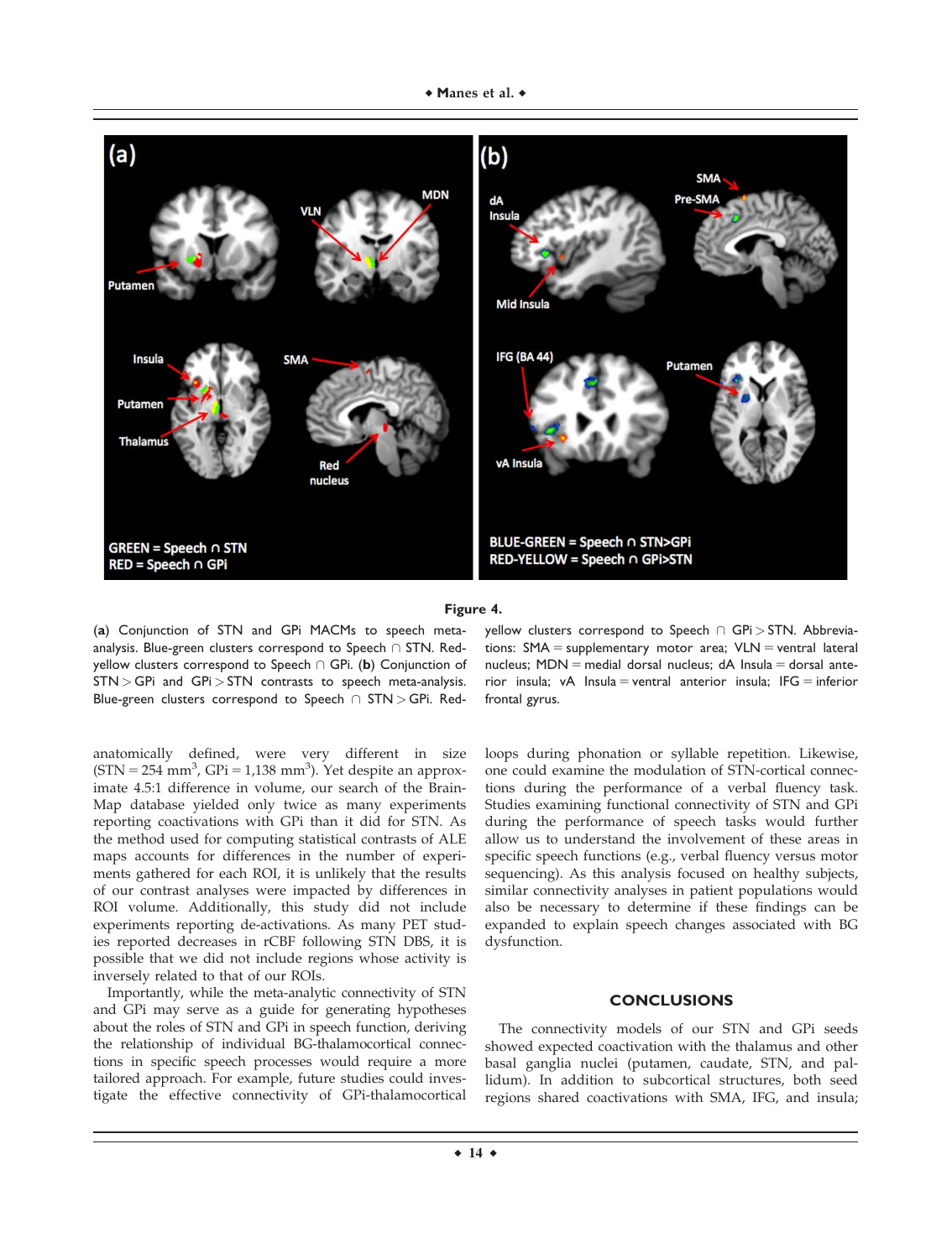



Results of the functional characterization analyses for STN and GPi. Red bars indicate the probability of observing activation within GPi when constrained by behavioral domain (above) and by paradigm class (below). Green bars indicate the probability of observing activation within STN when constrained by behavioral domain (above) and paradigm class (below). All results depicted were thresholded at *P* < 0.01, uncorrected.

however, there were also significant coactivation differences within these regions. For instance, SMA and insula were more likely to coactivate with STN than GPi. Additionally, premotor cortex was more likely to coactivate with GPi than STN. The shared functional connections of STN and GPi likely emerge from shared cortico-basal ganglia pathways (e.g., the indirect pathway from BG to SMA). By contrast, coactivation differences may reflect the presence of additional functional connections beyond the indirect pathway (e.g., the additional connectivity of STN to SMA via a hyperdirect pathway).

Meta-analytic connectivity maps also depict functional connections of both STN and GPi to regions within the speech network. This study revealed a tendency for STN to have stronger connectivity than GPi with regions involved in cognitive linguistic processing and response inhibition (pre-SMA, dorsal anterior insula, and IFG), while GPi demonstrated stronger connectivity than STN to regions involved in motororiented speech function (middle insula, SMA, and premotor cortex).

#### **REFERENCES**

Ackermann H, Riecker A (2004): The contribution of the insula to motor aspects of speech production: A review and a hypothesis. Brain Lang 89:320–328.

- Ackermann H, Riecker A (2010): The contribution (s) of the insula to speech production: A review of the clinical and functional imaging literature. Brain Struct Funct 214:419–433.
- Alario F, Chainay H, Lehericy S, Cohen L (2006): The role of the supplementary motor area (SMA) in word production. Brain Res 1076:129–143.
- Alexander GE, DeLong MR, Strick PL (1986): Parallel organization of functionally segregated circuits linking basal ganglia and cortex. Annu Rev Neurosci 9:357–381.
- Alexander GE, Crutcher MD (1990): Functional architecture of basal ganglia circuits: Neural substrates of parallel processing. Trends Neurosci 13:266–271.
- Alexander GE (1994): Basal ganglia-thalamocortical circuits: Their role in control of movements. J Clin Neurophysiol 11:420–431.
- Alm PA (2004): Stuttering and the basal ganglia circuits: A critical review of possible relations. J Commun Disord 37:325–369.
- Ali SO, Thomassen M, Schulz GM, Hosey LA, Varga M, Ludlow CL, Braun AR (2006): Alterations in CNS activity induced by botulinum toxin treatment in spasmodic dysphonia: An H215O PET study. J Speech Lang Hear Res 49:1127.
- Aron AR, Poldrack RA (2006): Cortical and subcortical contributions to stop signal response inhibition: Role of the subthalamic nucleus. J Neurosci 26:2424–2433.
- Aron AR, Behrens TE, Smith S, Frank MJ, Poldrack RA (2007): Triangulating a cognitive control network using diffusionweighted magnetic resonance imaging (MRI) and functional MRI. J Neurosci 27:3743–3752.
- Ballanger B, Jahanshahi M, Broussolle E, Thobois S (2009): PET functional imaging of deep brain stimulation in movement disorders and psychiatry. J Cereb Blood Flow Metab 29:1743–1754.
- Baudrexel S, Witte T, Seifried C, Von Wegner F, Beissner F, Klein JC, Steinmetz H., Deichmann R, Roeper J, Hilker R (2011): Resting state fMRI reveals increased subthalamic nucleus– motor cortex connectivity in Parkinson's disease. Neuroimage 55:1728–1738.
- Bouchard KE, Mesgarani N, Johnson K, Chang EF (2013): Functional organization of human sensorimotor cortex for speech articulation. Nature 495:327–332.
- Brendel B, Hertrich I, Erb M, Lindner A, Riecker A, Grodd W, Ackermann H (2010): The contribution of mesiofrontal cortex to the preparation and execution of repetitive syllable productions: An fMRI study. Neuroimage 50:1219–1230.
- Brown S, Ingham RJ, Ingham JC, Laird AR, Fox PT (2005): Stuttered and fluent speech production: An ALE meta-analysis of functional neuroimaging studies. Hum Brain Mapp 25:105–117.
- Brunenberg EJL, Moeskops P, Backes WH, Pollo C, Cammoun L, Vilanova A, Janssen MLF, Visser-Vanderwalle VERM, ter Haar Romeny BM, Thiran J, Platel B (2012): Structural and resting state functional connectivity of the subthalamic nucleus: Identification of motor STN parts and the hyperdirect pathway. PLoS One 7:e39061.
- Cauda F, Costa T, Torta DM, Sacco K, D'Agata F, Duca S, Geminiani G, Fox PT, Vercelli A (2012): Meta-analytic clustering of the insular cortex: Characterizing the meta-analytic connectivity of the insula when involved in active tasks. Neuroimage 62:343–355.
- Civier O, Bullock D, Max L, Guenther FH (2013): Computational modeling of stuttering caused by impairments in a basal ganglia thalamo-cortical circuit involved in syllable selection and initiation. Brain Lang 126:263–278.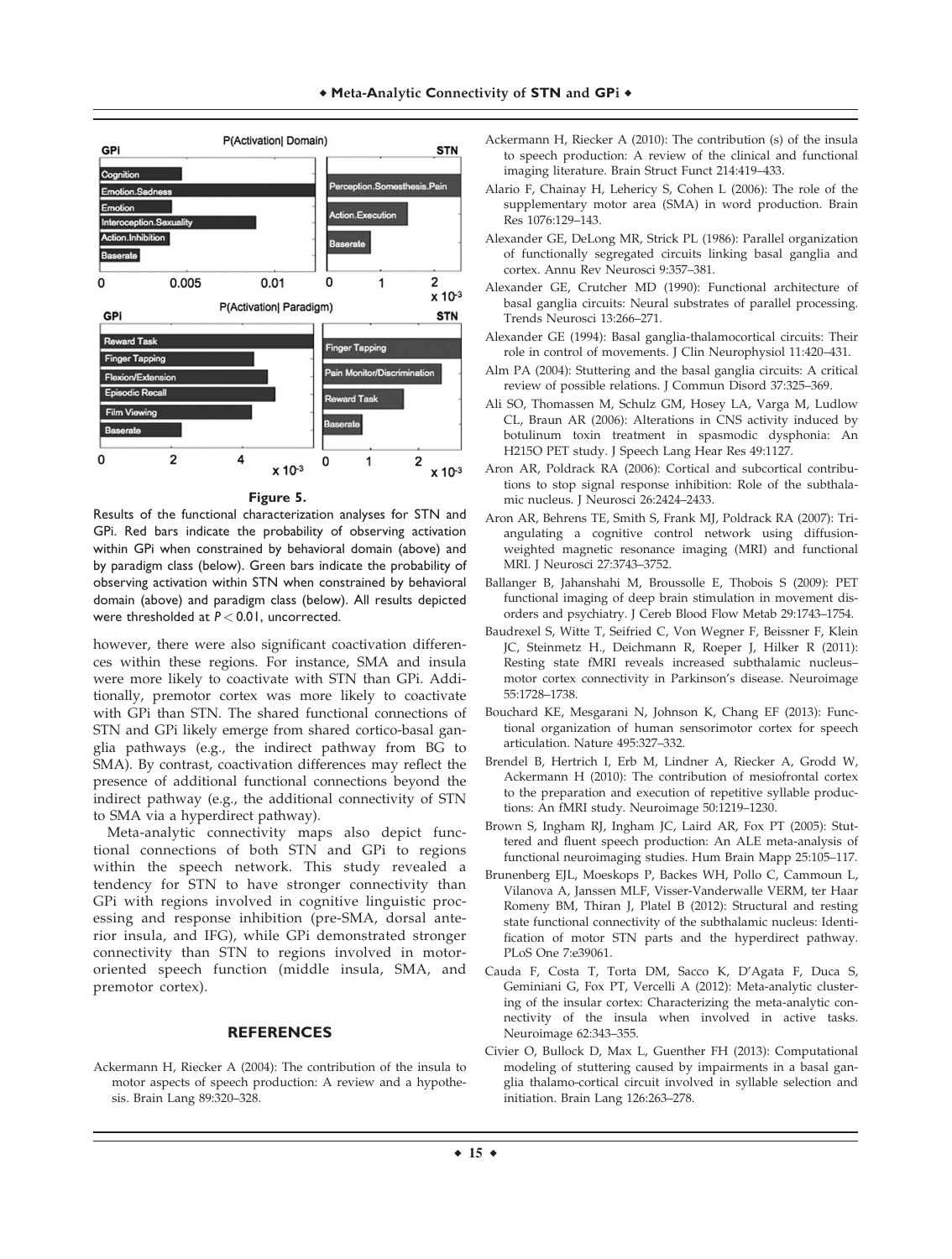- Chang LJ, Yarkoni T, Khaw MW, Sanfey AG (2013): Decoding the role of the insula in human cognition: Functional parcellation and large-scale reverse inference. Cereb Cortex 23:739–749.
- Dietz J, Noecker AM, McIntyre CC, Bowers D, Foote KD, Okun MS (2013): Stimulation region within the globus pallidus does not affect verbal fluency performance. Brain Stimul 6:248–253.
- Di Martino A, Scheres A, Margulies DS, Kelly AMC, Uddin LQ, Shehzad Z, Biswal B, Walters JR, Castellanos FX, Milham MP (2008): Functional connectivity of human striatum: A resting state FMRI study. Cereb Cortex 18:2735–2747.
- Draganski B, Kherif F Klöppel S, Cook PA, Alexander DC, Parker GJ, Deichmann R, Ashburner J, Frackowiak RS (2008): Evidence for segregated and integrative connectivity patterns in the human basal ganglia. The Journal of Neuroscience 28: 7143–7152.
- Dromey C, Bjarnason S (2011): A preliminary report on disordered speech with deep brain stimulation in individuals with Parkinson's disease. Parkinsons Dis 2011:796205.
- Dronkers NF (1996): A new brain region for coordinating speech articulation. Nature 384:159–161.
- Duann JR, Ide JS, Luo X, Li CSR (2009): Functional connectivity delineates distinct roles of the inferior frontal cortex and presupplementary motor area in stop signal inhibition. J Neurosci 29:10171–10179.
- Dubois B, Pillon B (1996): Cognitive deficits in Parkinson's disease. J Neurol 244:2–8.
- Duffy JR (2012): Motor Speech Disorders: Substrates, Differential Diagnosis, and Management. St. Louis, MO: Mosby Incorporated.
- Eccles JC (1982): The initiation of voluntary movements by the supplementary motor area. Arch Psychiatr Nervenkr 231:423– 441.
- Eickhoff SB, Laird AR, Grefkes C, Wang LE, Zilles K, Fox PT (2009): Coordinate-based activation likelihood estimation metaanalysis of neuroimaging data: A random-effects approach based on empirical estimates of spatial uncertainty. Hum Brain Mapp 30:2907–2926.
- Eickhoff SB, Bzdok D, Laird AR, Roski C, Caspers S, Zilles, K, Fox PT (2011): Co-activation patterns distinguish cortical modules, their connectivity and functional differentiation. Neuroimage 57:938–949.
- Eickhoff SB, Bzdok D, Laird AR, Kurth F, Fox PT (2012): Activation likelihood estimation meta-analysis revisited. Neuroimage 59:2349–2361.
- Farina E, Cappa SF, Polimeni M, Magni E, Canesi M, Zecchinelli A, Scarlato G, Mariani C (1994): Frontal dysfunction in early Parkinson's diseases. Acta Neurol Scand 90:34–38.
- Forstmann BU, Dutilh G, Brown S, Neumann J, von Cramon DY, Ridderinkhof KR, Wagenmakers EJ (2008): Striatum and pre-SMA facilitate decision-making under time pressure. Proc Natl Acad Sci USA 105:17538–17542.
- Fox PT, Ingham RJ, Ingham JC, Hirsch TB, Downs JH, Martin C, Jerabek P, Glass T, Lancaster JL (1996): A PET study of the neural systems of stuttering. Nature 382:158–162.
- Friederici AD (2002): Towards a neural basis of auditory sentence processing. Trends Cogn Sci 6:78–84.
- Fukuda M, Mentis M, Ghilardi MF, Dhawan V, Antonini A, Hammerstad J, Lozano AM, Lang A, Lyons K, Ghez C, Eidelberg D (2001): Functional correlates of pallidal stimulation for Parkinson's disease. Ann Neurol 49:155–164.
- Gerardin E, Sirigu A, Lehericy S, Poline JB, Gaymard B, Marsault C, Agid, Y, Le Bihan D (2000): Partially overlapping neural

networks for real and imagined hand movements. Cereb Cortex 10:1093–1104.

- Grafton ST, Arbib MA, Fadiga L, Rizzolatti G (1996): Localization of grasp representations in humans by positron emission tomography. Exp Brain Res 112:103–111.
- Guenther FH (2006): Cortical interactions underlying the production of speech sounds. J Commun Disord 39:350–365.
- Halsband U, Ito N, Tanji J, Freund HJ (1993): The role of premotor cortex and the supplementary motor area in the temporal control of movement in man. Brain 116:243–266.
- Hanakawa T, Dimyan MA, Hallett M (2008): Motor planning, imagery, and execution in the distributed motor network: A time-course study with functional MRI. Cereb Cortex 18:2775– 2788.
- Haslinger B, Erhard P, Dresel C, Castrop F, Roettinger M, Ceballos-Baumann AO (2005): "Silent event-related" fMRI reveals reduced sensorimotor activation in laryngeal dystonia. Neurology 65:1562–1569.
- Hazarati LN, Parent A (1992): Convergence of subthalamic and striatal efferents at pallidal level in primates: An anterograde double-labeling study with biocytin and PHA-L. Brain Res 569: 336–340.
- Heim S, Eickhoff SB, Amunts K (2009): Different roles of cytoarchitectonic BA 44 and BA 45 in phonological and semantic verbal fluency as revealed by dynamic causal modelling. Neuroimage 48:616–624.
- Hershey T, Black KJ, Carl JL, McGee-Minnich L, Snyder AZ, Perlmutter JS (2003): Long term treatment and disease severity change brain responses to levodopa in Parkinson's disease. J Neurol Neurosurg Psychiatry 74:844–851.
- Jacobs DH, Shuren J, Bowers D, Heilman KM (1995): Emotional facial imagery, perception, and expression in Parkinson's disease. Neurology 45:1696–1702.
- Jahfari S, Waldorp L, van den Wildenberg WP, Scholte HS, Ridderinkhof KR, Forstmann BU (2011): Effective connectivity reveals important roles for both the hyperdirect (fronto-subthalamic) and the indirect (fronto-striatal-pallidal) fronto-basal ganglia pathways during response inhibition. J Neurosci 31: 6891–6899.
- Joel D, Weiner I (1994): The organization of the basal gangliathalamocortical circuits: Open interconnected rather than closed segregated. Neuroscience 63:363–379.
- Joel D (2001): Open interconnected model of basal gangliathalamocortical circuitry and its relevance to the clinical syndrome of Huntington's disease. Movement Disord 16:407–423.
- Kang AM, Constable RT, Gore JC, Avrutin S (1999): An eventrelated fMRI study of implicit phrase-level syntactic and semantic processing. Neuroimage 10:555–561.
- Karimi M, Golchin N, Tabbal SD, Hershey T, Videen TO, Wu J, Usche JW, Revilla FJ, Hartlein JM, Wenie AR, Mink JW, Perlmutter JS (2008): Subthalamic nucleus stimulation-induced regional blood flow responses correlate with improvement of motor signs in Parkinson disease. Brain 131:2710–2719.
- Kikuchi A, Takeda A, Kimpara T, Nakagawa M, Kawashima R, Sugiura M, Kinomura S, Fukuda H, Chida K, Okita N, Takase S, Itoyama Y (2001): Hypoperfusion in the supplementary motor area, dorsolateral prefrontal cortex and insular cortex in Parkinson's disease. J Neurol Sci 193:29–36.
- Klostermann F, Ehlen F, Vesper J, Nubel K, Gross M, Marzinzik F, Curio G, Sappok T (2008): Effects of subthalamic deep brain stimulation on dysarthrophonia in Parkinson's disease. J Neurol Neurosurg Psychiatry 79:522–529.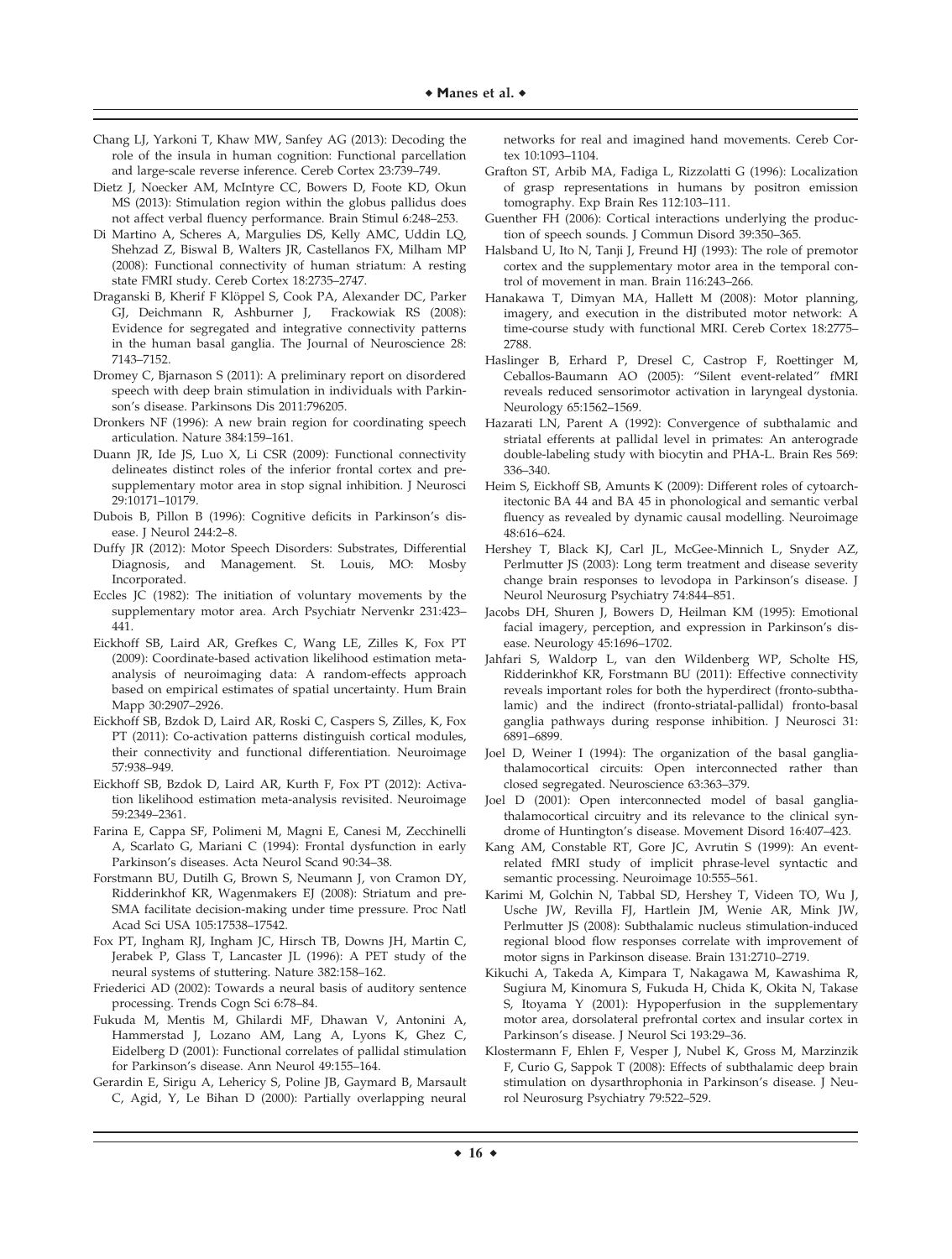- Kurth F, Zilles K, Fox PT, Laird AR, Eickhoff SB (2010): A link between the systems: Functional differentiation and integration within the human insula revealed by meta-analysis. Brain Struct Funct 214:519–534.
- Laird AR, Eickhoff SB, Li K, Robin DA, Glahn DC, Fox PT (2009): Investigating the functional heterogeneity of the default mode network using coordinate-based meta-analytic modeling. J Neurosci 29:14496–14505.
- Laird AR, Fox PM, Eickhoff SB, Turner JA, Ray KL, McKay DR, Glahn DC, Beckmann CF, Smith SM, Fox PT (2011): Behavioral interpretations of intrinsic connectivity networks. J Cognitive Neurosci 23:4022–4037.
- Lambert C, Zrinzo L, Nagy Z, Lutti A, Hariz M, Foltynie T, Draganski B, Ashburner J, Frackowiak R (2012): Confirmation of functional zones within the human subthalamic nucleus: Patterns of connectivity and sub-parcellation using diffusion weighted imaging. Neuroimage 60:83–94.
- Liotti M, Ramig LO, Vogel D, New P, Cook CI, Ingham RJ, Ingham JC, Fox PT (2003): Hypophonia in Parkinson's disease neural correlates of voice treatment revealed by PET. Neurology 60:432–440.
- Meister IG, Wilson SM, Deblieck C, Wu AD, Iacoboni M (2007): The essential role of premotor cortex in speech perception. Curr Biol 17:1692–1696.
- Middleton FA, Strick PL (2000): Basal ganglia and cerebellar loops: Motor and cognitive circuits. Brain Res Rev 31:236–250.
- Murdoch BE (2010): Surgical approaches to treatment of Parkinson's disease: Implications for speech function. Int J Speech Lang Pathol 12:375–384.
- Narayana S, Jacks A, Robin DA, Poizner H, Zhang W, Franklin C, Liotti M, Vogel D, Fox PT (2009): A noninvasive imaging approach to understanding speech changes following deep brain stimulation in Parkinson's disease. Am J Speech Lang Pathol 18:146–161.
- Nelson SM, Dosenbach NU, Cohen AL, Wheeler ME, Schlaggar BL, Petersen SE (2010): Role of the anterior insula in task-level control and focal attention. Brain Struct Funct 214:669–680.
- Obeso JA, Marin C, Rodriguez-Oroz C, Blesa J, Benitez-Temino B, ~ Mena-Segovia J, Rodríguez M, Olanow CW (2008): The basal ganglia in Parkinson's disease: current concepts and unexplained observations. Annals of neurology 64:S30–S46.
- Ojemann GA, Ward AA (1971): Speech representation in ventrolateral thalamus. Brain 94:669–680.
- Parent A (1990): Extrinsic connections of the basal ganglia. Trends in neurosciences 13:254–258.
- Parent A, Hazarati LN (1995): Functional anatomy of the basal ganglia. II. The place of subthalamic nucleus and external pallidum in basal ganglia circuitry. Brain Res Rev 20:128–154.
- Parsons TD, Rogers SA, Braaten AJ, Woods SP, Tröster AI (2006): Cognitive sequelae of subthalamic nucleus deep brain stimulation in Parkinson's disease: A meta-analysis. Lancet Neurol 5: 578–588.
- Peeva MG, Guenther FH, Tourville JA, Nieto-Castanon A, Anton JL, Nazarian B, Alario FX (2010): Distinct representations of phonemes, syllables, and supra-syllabic sequences in the speech production network. Neuroimage 50:626–638.
- Petrovici JN (1980): Speech disturbances following stereotaxic surgery in ventrolateral thalamus. Neurosurg Rev 3:189–195.
- Postuma RB, Dagher A (2006): Basal ganglia functional connectivity based on a meta-analysis of 126 positron emission tomography and functional magnetic resonance imaging publications. Cereb cortex 16:1508–1521.
- Robinson JL, Laird AR, Glahn DC, Lovallo WR, Fox PT (2010): Metaanalytic connectivity modeling: Delineating the functional connectivity of the human amygdala. Hum Brain Mapp 31: 173–184.
- Robinson JL, Laird AR, Glahn DC, Blangero J, Sanghera MK, Pessoa L, Fox PM, Uecker A, Friehs G, Young KA, Griffin JL, Lovallo WR, Fox PT (2012): The functional connectivity of the human caudate: An application of meta-analytic connectivity modeling with behavioral filtering. NeuroImage 60:117–129.
- Ryding E, BraÅdvik B, Ingvar DH (1996): Silent speech activates prefrontal cortical regions asymmetrically, as well as speech-related areas in the dominant hemisphere. Brain Lang 52:435–451.
- Samra K, Riklan M, Levita E, Zimmerman J, Waltz JM, Bergmann L, Cooper IS (1969): Language and speech correlates of anatomically verified lesions in thalamic surgery for parkinsonism. J Speech Lang Hear Res 12:510–540.
- Schroeder U, Kuehler A, Lange KW, Haslinger B, Tronnier VM, Krause M, Pfister R, Boecker H, Caballos-Baumann AO (2003): Subthalamic nucleus stimulation affects a frontotemporal network: A PET study. Ann Neurol 54:445–450.
- Scott R, Gregory R, Hines N, Carroll C, Hyman N, Papanasstasiou V, Leather C, Rowe J, Silburn P, Aziz T (1998): Neuropsychological, neurological and functional outcome following pallidotomy for Parkinson's disease. A consecutive series of eight simultaneous bilateral and twelve unilateral procedures. Brain 121:659–675.
- Shima K, Mushiake H, Saito N, Tanji J (1996): Role for cells in the presupplementary motor area in updating motor plans. Proc Natl Acad Sci USA 93:8694–8698.
- Simonyan K, Herscovitch P, Horwitz B (2013): Speech-induced striatal dopamine release is left lateralized and coupled to functional striatal circuits in healthy humans: A combined PET, fMRI and DTI study. Neuroimage 70:21–32.
- Simonyan K, Ludlow CL (2010): Abnormal activation of the primary somatosensory cortex in spasmodic dysphonia: An fMRI study. Cerebral Cortex 20:2749–2759.
- Smith SM, Fox PT, Miller KL, Glahn DC, Fox PM, Mackay CE, Filippini N, Watkins KE, Toro R, Laird AR, Beckmann CF (2009): Correspondence of the brain's functional architecture during activation and rest. Proc Natl Acad Sci USA 106:13040– 13045.
- Strick PL (1976): Anatomical analysis of ventrolateral thalamic input to primate motor cortex. J Neurophysiol 39:1020–1031.
- Tasker RR, Lang AE, Lozano AM (1997): Pallidal and thalamic surgery for Parkinson's disease. Exp Neurol 144:35–40.
- Temel Y, Blokland A, Steinbusch HW, Visser-Vandewalle V (2005): The functional role of the subthalamic nucleus in cognitive and limbic circuits. Prog Neurobiol 76:393–413.
- Theodoros DG, Ward EC, Murdoch BE, Silburn P, Lethlean J (2000): The impact of pallidotomy on motor speech function in Parkinson disease. J Med Speech-Lang Path 8:315–322.
- Thiel A, Hilker R, Kessler J, Habedank B, Herholz K, Heiss WD (2003): Activation of basal ganglia loops in idiopathic Parkinson's disease: A PET study. J Neural Trans 110:1289–1301.
- Torta DM, Cauda F (2011): Different functions in the cingulate cortex, a meta-analytic connectivity modeling study. Neuroimage 56:2157–2172.
- Turkeltaub PE, Eden GF, Jones KM, Zeffiro TA (2002): Meta-analysis of the functional neuroanatomy of single-word reading: Method and validation. Neuroimage 16:765–780.
- Turkeltaub PE, Eickhoff SB, Laird AR, Fox M, Wiener M, Fox P (2012): Minimizing within-experiment and within-group effects